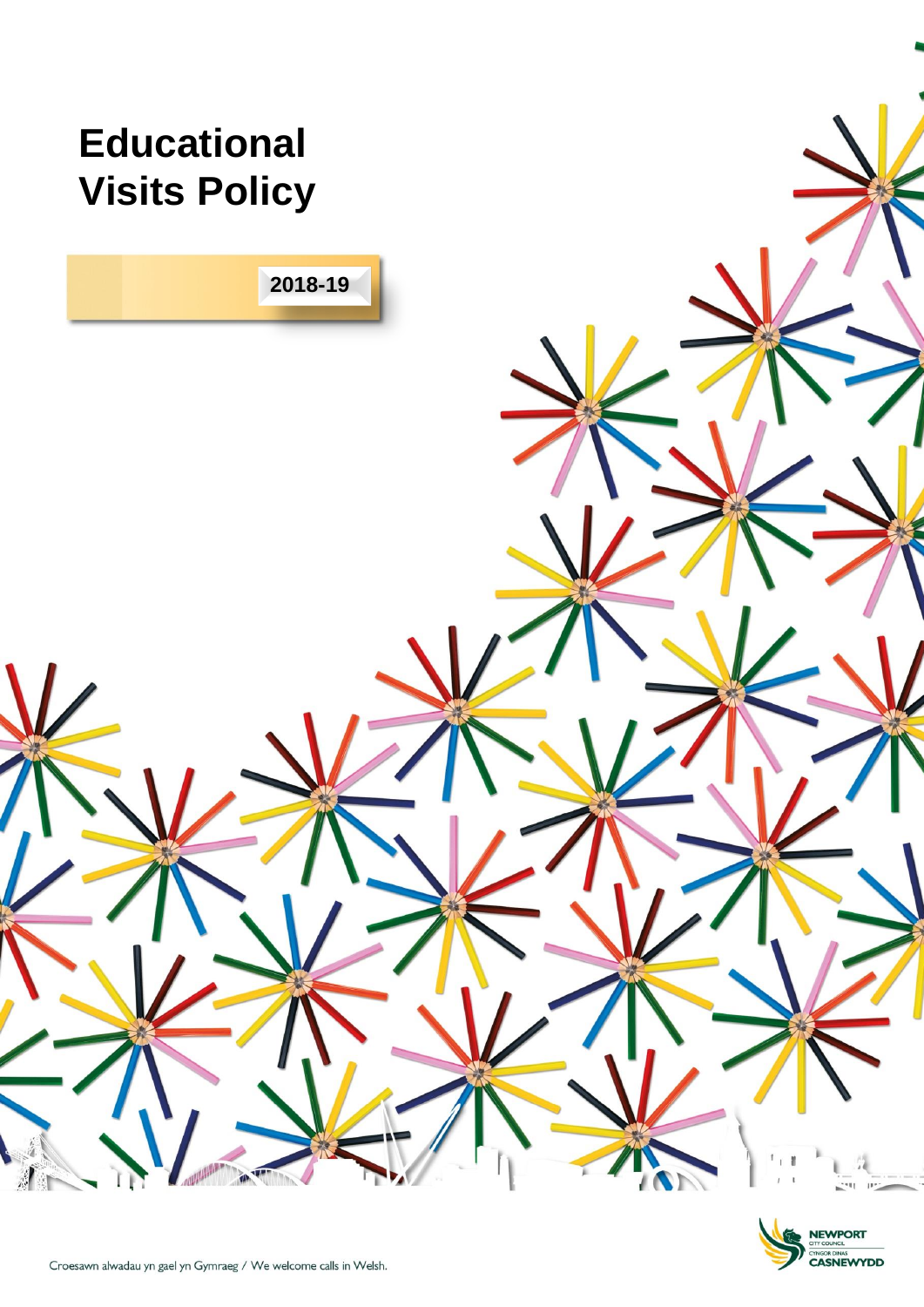# **Newport City Council - Education Service Educational Visits Policy**

This document sets out the Newport City Council policy and contains the standard planning and approval forms for educational visits.

Further guidance is available on the Welsh Government website which provides the [following link](http://wales.gov.uk/topics/educationandskills/allsectorpolicies/healthandsafety/educationalvisits/?lang=en) to the Outdoor Education Advisers Panel National Guidance (OEAPNG) which has replaced the All Wales guidance for educational visits.

Employers and employees who organise educational visits and outdoor learning have a duty under the Health and Safety at Work Act 1974, and other health and safety legislation, to ensure sensible risk management procedures are in place for the planning and organisation of these activities.

The Outdoor Education Advisers Panel National Guidance (OEAPNG) for educational visits sets out framework and good practice guidelines by which employers and employees can demonstrate that they fulfil these requirements.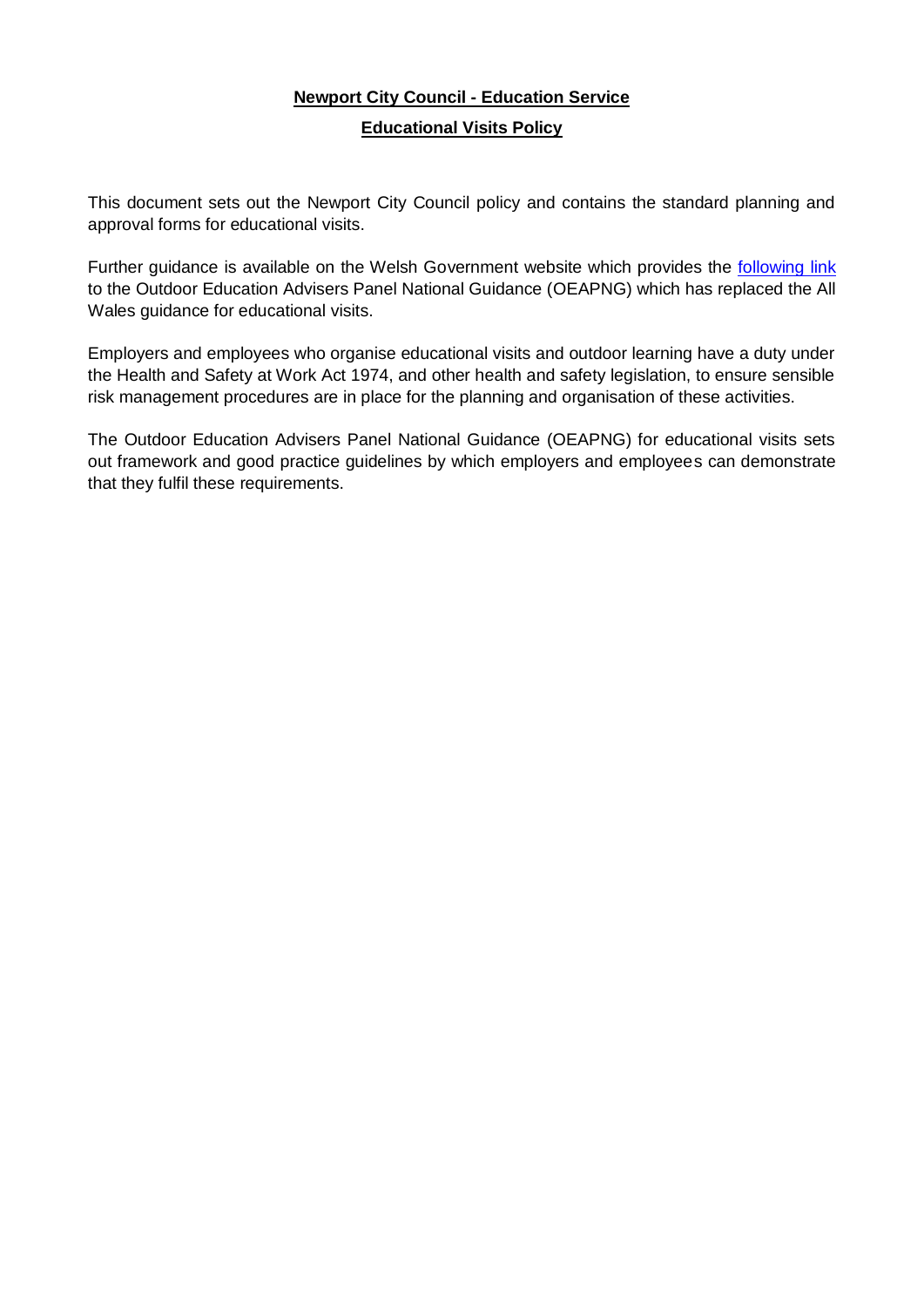# **Contents**

- **1.** Foreword by Sarah Morgan, Chief Education Officer
- **2.** Introduction
- **3.** When is local authority approval required? Table 1: Definition of demanding environments Table 2: Adventure activities
- **4.** Leader competence and typical staff: young person ratios
- **5.** Transport / travel
- **6.** Processes for gaining approval
	- Internal approval
	- Blanket approval
	- Local Authority (LA) leader approval
	- Arranging LA approval/notification: visits other than Duke of Edinburgh's award expedition groups
	- Arranging LA approval: Duke of Edinburgh's award expedition groups
	- Overseas expeditions organised through an independent provider
	- Local authority approval decisions
	- Record keeping
	- Monitoring
	- Review
- **7.** Voluntary Aided schools governing body approval
- **8.** Record keeping
- **9.** Appendices
	- Table 1: Definition of demanding environments
	- Table 2: Adventure activities
	- Template 1: Parent / Carer consent: routine off-site visits consent form)
	- Template 2a: Parent / Carer consent form for one-off or occasional visits
	- Template 2b: Parent / Carer information letter for one-off or occasional visits
	- Template 3: Blank risk management form.
	- Template 4: Visit panning checklist
	- Template 5: Independent provider questionnaire
	- Template 6: Checklist for young people going on a visit
	- Template 7: Summary of participants on a visit
	- Template 8: Exchange visits: Host family contact details
	- Template 9: Visit leader emergency action flowchart
	- Template 10: Base contact: flowchart dealing with an emergency call
	- Template 11: Incident form
	- Template 12: Sample generic risk assessment for you to adapt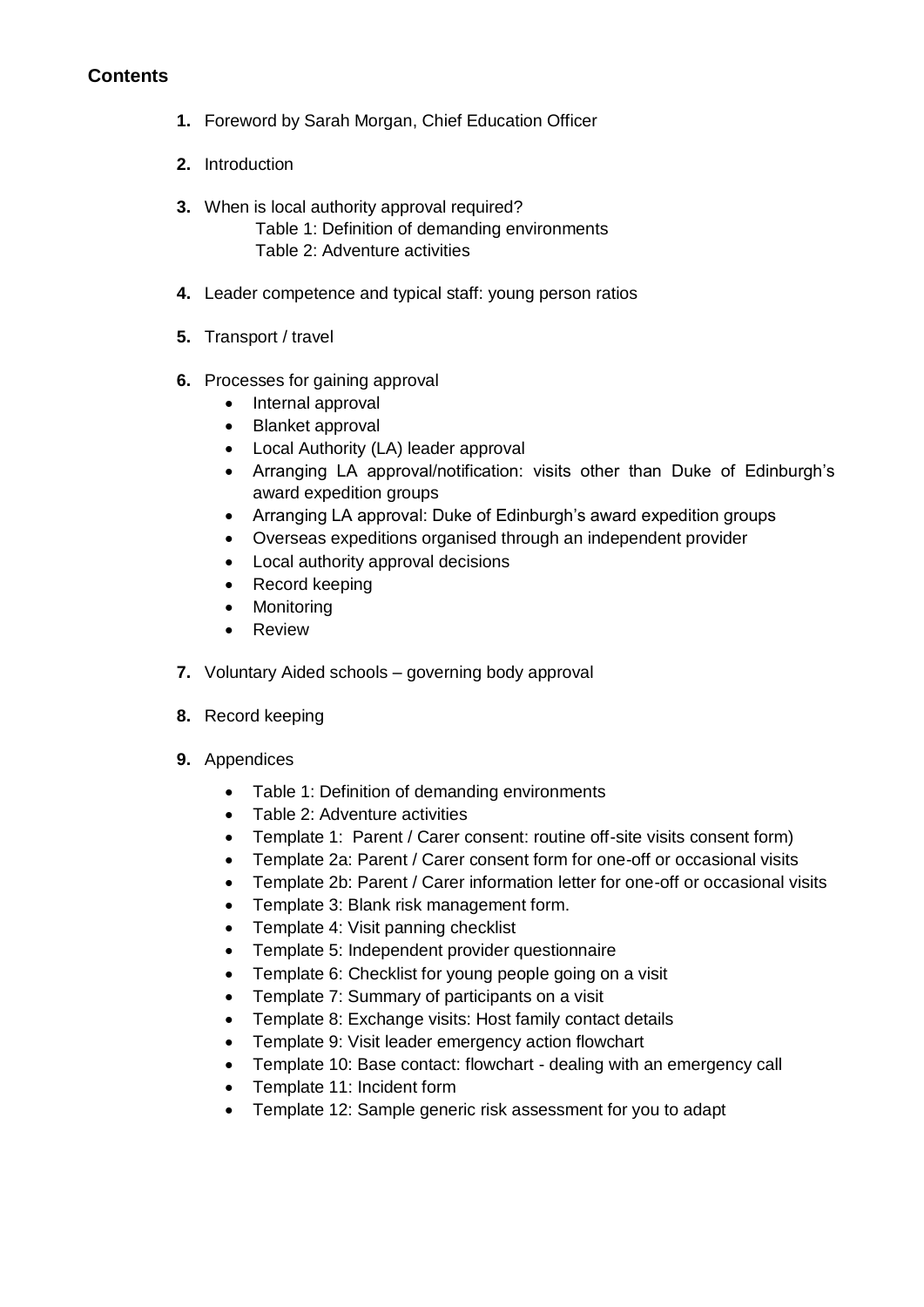#### **Template forms**

Note for educational visits coordinators: The template forms in this section are provided for schools/ centres to adopt or adapt. Some of them may be irrelevant in your school/ centre- if so they can be removed from the list below.

*COPIES OF ALL TEMPLATES ARE INCLUDED IN THE APPENDICES AT THE END OF THIS POLICY DOCUMENT*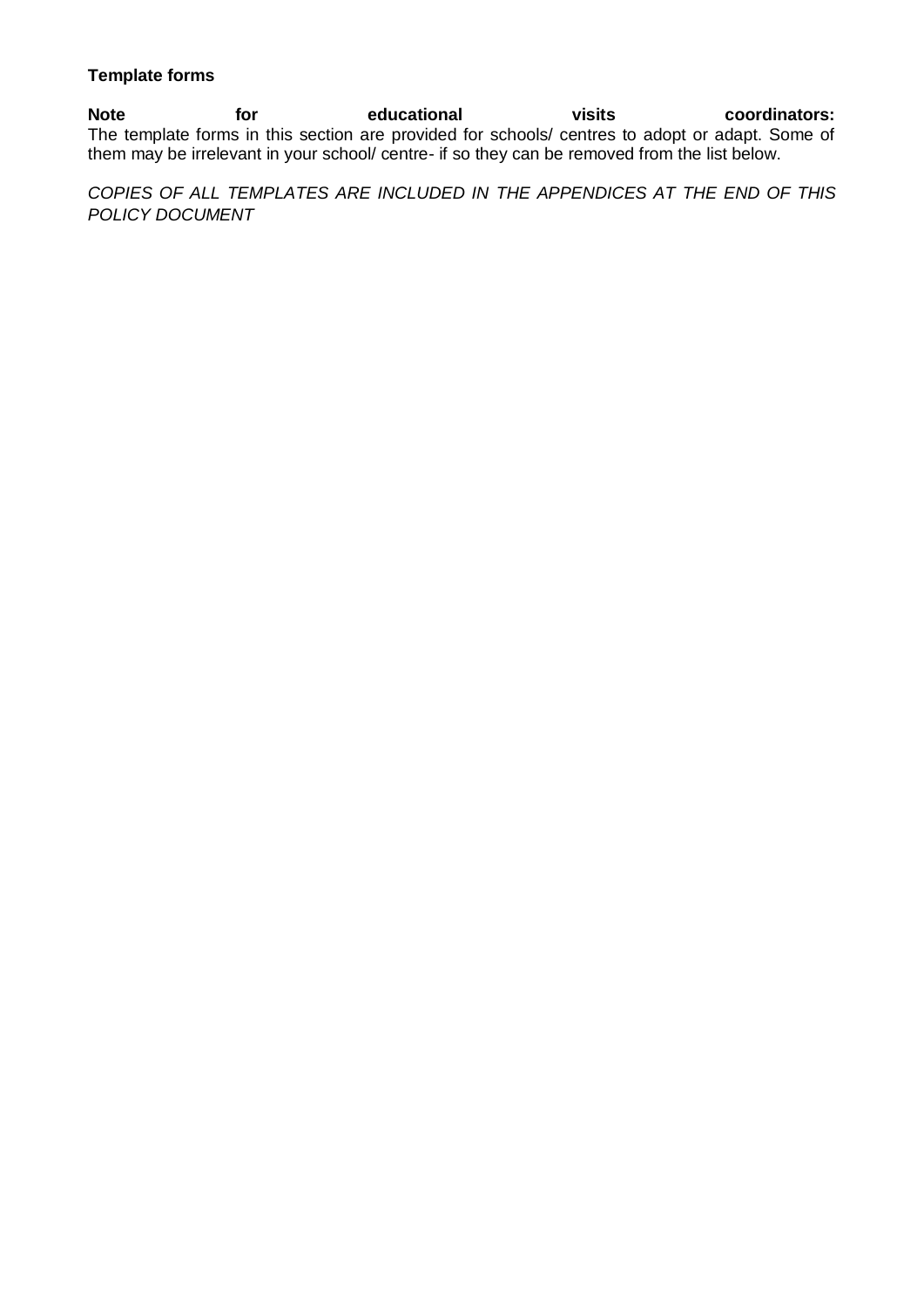#### **1. Foreword**

Staff who organise and engage in educational visits with children and young people show dedication, commitment and enthusiasm. Your work ensures that the young people of Newport will continue to be given the opportunity to take part in such activities. These policies and procedures are aimed at supporting you in this valuable work.

Educational visits offer an invaluable opportunity to enrich young people's learning, raise their selfesteem, increase their motivation and appetite for learning, and raise levels of achievement in many aspects of their life and education.

Learning out of the classroom is a strong theme that runs through all stages of education in Wales. Newport's educational establishments and children's services have a well-established and continuing commitment, to offering an exciting and enjoyable range of educational visits for our young people.

It is important that children are progressively exposed to carefully managed risks, without being exposed to significant dangers. Educational visits can range in scope from a short local excursion to a park or museum, to cultural or historical venues and encompass a wide variety of outdoor, adventurous and residential activities.

These invaluable educational experiences enhance the curriculum, help develop good working relationships between staff and young people, give opportunities to experience challenging new activities and help young people to develop important life skills.

This document sets out the planning and approval procedures, which will help staff, plan and deliver high quality and safe off site visits. By adopting these nationally agreed procedures, staff will be following best practice and in doing so will be supported by the local authority should an accident occur.

I would like to take this opportunity to thank you for your professionalism and dedication.

Sarah Morgan Chief Education Officer September 2018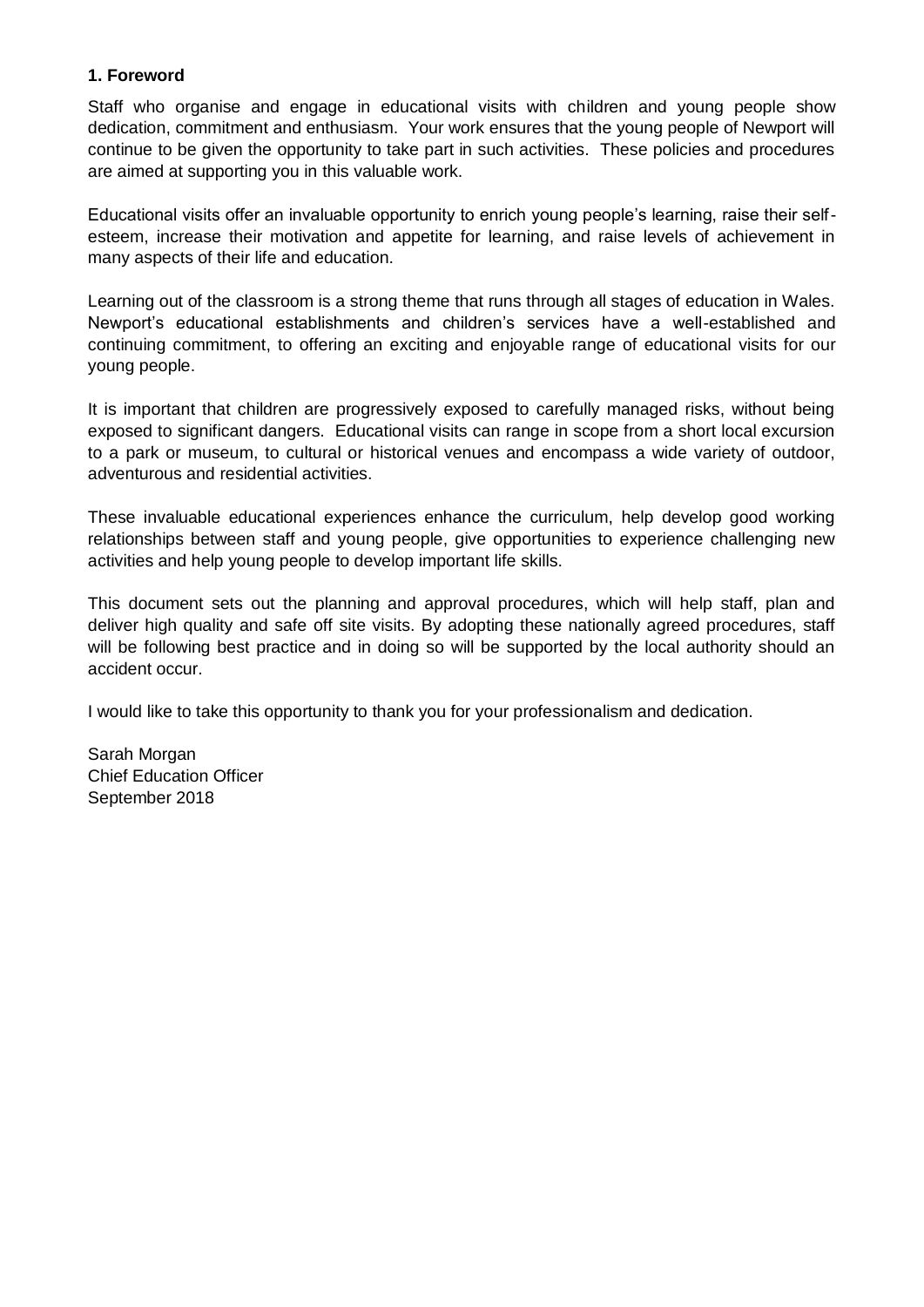#### **2. Introduction**

This document sets out the procedures by which Newport City Council and its educational establishments meet the standards set out in the Outdoor Education Advisers Panel National Guidance (OEAPNG), which has replaced the All Wales Guidance for Educational Visits

Children and young people benefit greatly from the diversity of experiences and learning opportunities which are derived from educational visits and out-of-school activities and events.

Schools are responsible for ensuring that all events and activities which take place away from the school premises are planned and carried out safely.

Each school should also ensure that a suitable and appropriately trained educational visits coordinator takes responsibility for the educational visits programme within the school.

The following policy is issued to support schools in planning and managing educational visits so that they reflect best practice and comply with the national guidance*.*

This policy has been produced through the collaborative work of a small group of headteachers and senior managers from Newport schools. The local authority is very grateful for the work which has been undertaken to achieve this.

Queries relating to all procedures in relation to this policy should be directed to:

David Evans Nicholas Lo Turco Nicholas Lo Turco **Outdoor Education Adviser Contract Contract Education Service** Telephone: 07870 300944 Civic Centre Email: [Outdooradviser@aol.com](mailto:Outdooradviser@aol.com) Newport

 South Wales NP20 4UR Tel: 01633 210595 Email: Nicholas.loturco@newport.gov.uk

#### **Important note for educational visits co-ordinators:**

You should remove any sections that are not relevant. For example, you may wish to remove the section on overseas expeditions organised through an independent provider if you are a primary school. You should add further sections, as required, to meet the needs of your establishment and the range of visits that take place.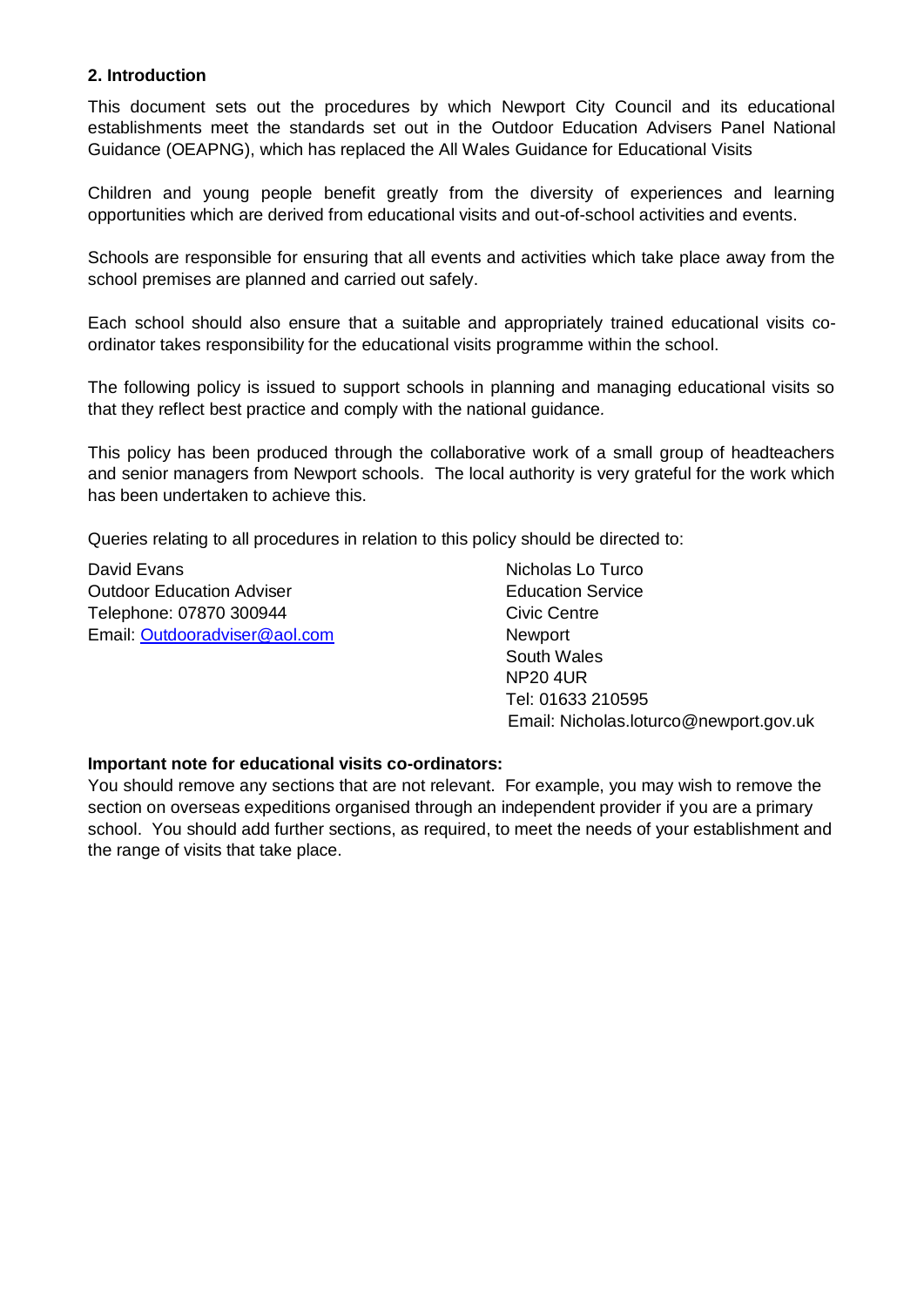# **3. When is local authority approval required?**

Local authority approval is only needed for the following trips / visits:

- Visits to or including demanding environments *see table 1 overleaf*
- Residential trips / overnight trips (national guidance states that for residential visits all staff / volunteers must be DBS checked)
- Visits abroad
- Visits including adventurous activities (including onsite activities) *see table 2 overleaf*

**Please note:** All visits requiring local authority approval must be entered on the EVOLVE system.

Newport City Council recommends the use of EVOLVE for all visits undertaken by schools, except the most local (walking). This is good practice and is a valuable tool in ensuring that a robust and verifiable system is in place for all schools.

If you do not have access to the EVOLVE system or require training please contact David Evans or Nicholas Lo Turco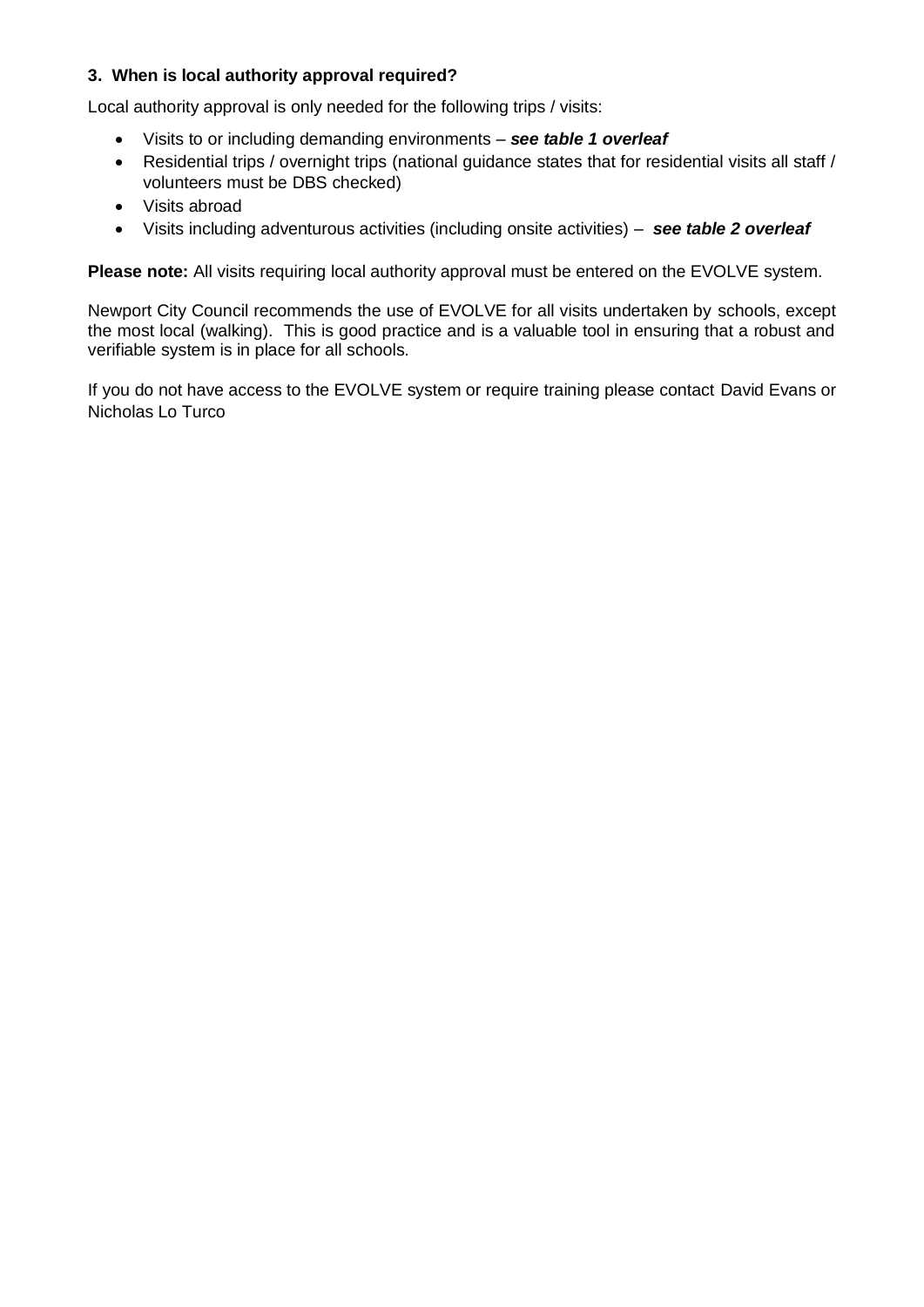# **Table 1: Definition of demanding environments**

**Important note:** Classification of locations is subjective. Visit leaders who are unsure of whether or not a location requires local authority (LA) approval can seek clarification from their educational visits coordinator, who should consult the outdoor education adviser for technical advice.

| Location                         | <b>Definition</b>                                                                                                                                                                                                                                                                                                                                                                                                                                                                                                                                                                                                                                                                                                                                                                                                                                                                                                                                                                                                                            | Level of<br>approval<br>required  |
|----------------------------------|----------------------------------------------------------------------------------------------------------------------------------------------------------------------------------------------------------------------------------------------------------------------------------------------------------------------------------------------------------------------------------------------------------------------------------------------------------------------------------------------------------------------------------------------------------------------------------------------------------------------------------------------------------------------------------------------------------------------------------------------------------------------------------------------------------------------------------------------------------------------------------------------------------------------------------------------------------------------------------------------------------------------------------------------|-----------------------------------|
| <b>Normal</b><br>countryside     | Areas;<br>which are close to vehicle access (i.e. less than 30 minutes walking time for any group<br>$\bullet$<br>member to the nearest road from which the group could be evacuated by vehicle) and<br>where the environment does not have any of the features of a 'demanding environment'<br>$\bullet$<br>listed below.                                                                                                                                                                                                                                                                                                                                                                                                                                                                                                                                                                                                                                                                                                                   | LA<br>approval<br>not<br>required |
| <b>Demanding</b><br>environments | Areas where there is significant risk to the group from one or more of the following factors;<br>hazardous terrain (e.g. cliffs, very steep slopes etc.);<br>$\bullet$<br>remoteness (i.e. more than 30 minutes walking time from the nearest normal vehicle<br>$\bullet$<br>access point from which the group could be evacuated);<br>difficult escape (i.e. places where the group could be trapped and/or where they would<br>$\bullet$<br>need specialist help to escape);<br>exposure to severe weather (i.e. open to the weather and no easily accessible shelter<br>$\bullet$<br>within 30 minutes walking time for any of the group);<br>open areas without clear boundaries where the group might stray into hazardous or<br>$\bullet$<br>remote terrain in poor visibility;<br>fast flowing water, deep water, or water with strong currents (including tidal flow) where:<br>$\bullet$<br>the group will be close to the water and there is a significant risk of someone<br>falling in;<br>the group will be entering the water. | LA approval required              |
| <b>Residential visits</b>        | All residential / overnight visits                                                                                                                                                                                                                                                                                                                                                                                                                                                                                                                                                                                                                                                                                                                                                                                                                                                                                                                                                                                                           | LA approval required              |
| <b>Overseas visits</b>           | Without exception                                                                                                                                                                                                                                                                                                                                                                                                                                                                                                                                                                                                                                                                                                                                                                                                                                                                                                                                                                                                                            | LA approval required              |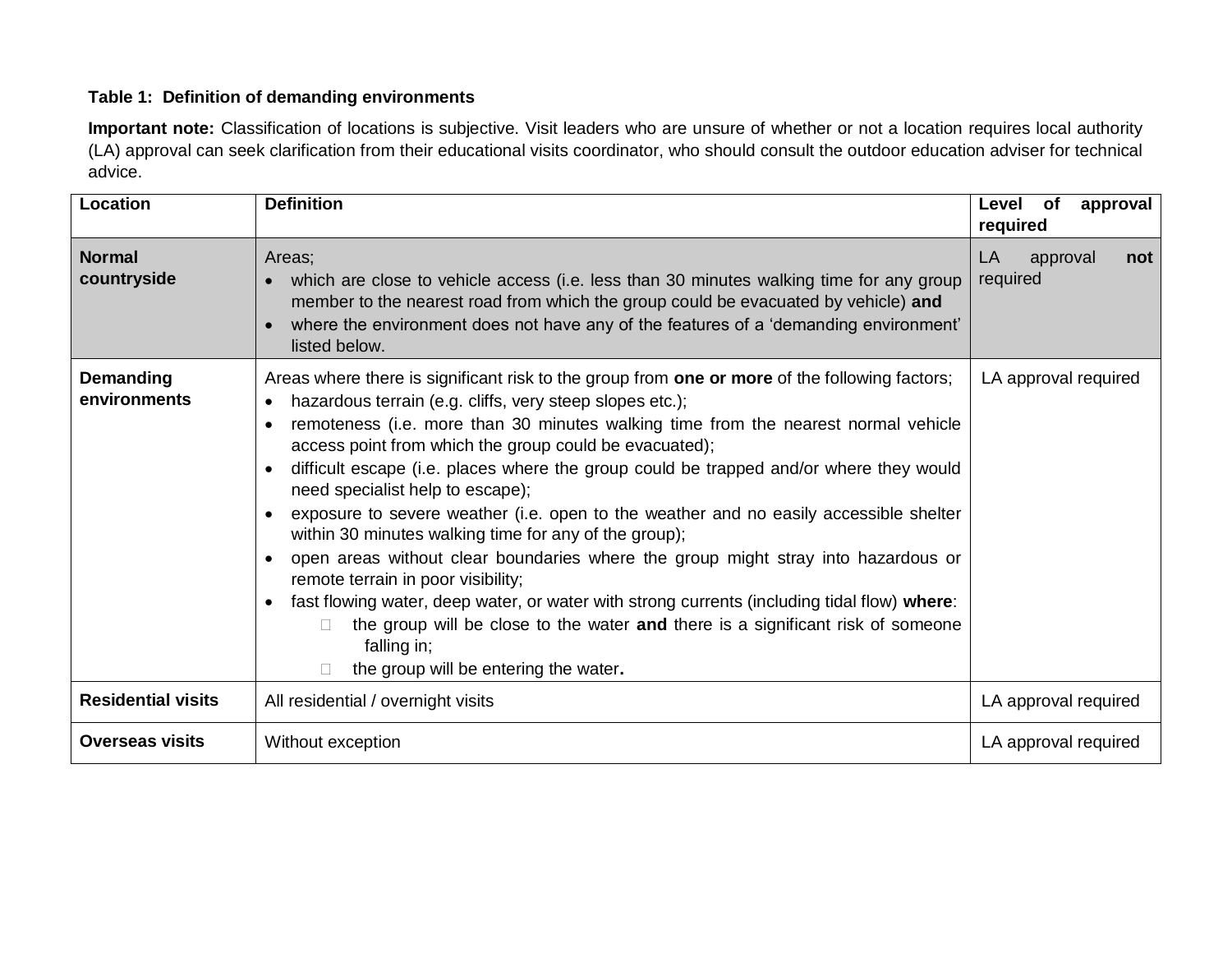#### **Table 2: Adventure activities**

**Important note:** This list is not exhaustive. If you are unsure whether or not an activity is classified as an adventure activity you should seek the advice of your educational visits coordinator.

| <b>Land based activities</b>                                                | Level of approval required                |
|-----------------------------------------------------------------------------|-------------------------------------------|
| Rock climbing/abseiling including climbing walls                            | LA approval required                      |
| Mountaineering                                                              | LA approval required                      |
| Hill walking                                                                | LA approval required                      |
| Ice climbing                                                                | LA approval required                      |
| Gorge<br>scrambling/sea<br>cliff<br>coastal<br>or<br>traversing/coasteering | LA approval required                      |
| Underground exploration - cave or mine                                      | LA approval required                      |
| Skiing (snow/dry slope) * See note below regarding                          | LA approval required                      |
| wearing helmets                                                             |                                           |
| Air activities (except commercial flights)                                  | LA approval required                      |
| Horse riding and pony trekking                                              | LA approval required                      |
| High ropes courses / Trampoline parks                                       | LA approval required                      |
| Quad biking/ATV's                                                           | LA approval required                      |
| Orienteering                                                                | LA approval required where activity takes |
|                                                                             | place in a demanding environment          |
| Mountain biking                                                             | LA approval required where activity takes |
|                                                                             | place in a demanding environment          |
| <b>Water based activities</b>                                               | Level of approval required                |
| Kayaking and canoeing                                                       | LA approval required                      |
| Sailing and windsurfing                                                     | LA approval required                      |
| White water rafting                                                         | LA approval required                      |
| Waterskiing                                                                 | LA approval required                      |
| Snorkel and aqualung diving                                                 | LA approval required                      |
| All forms of boating (excluding commercial transport)                       | LA approval required                      |
| Improvised rafting                                                          | LA approval required                      |
| Kite surfing                                                                | LA approval required                      |
| Surfing and body boarding                                                   | LA approval required                      |
| Dragon boating                                                              | LA approval required                      |
| Wave skiing                                                                 | LA approval required                      |
| Jet skiing/personal water craft                                             | LA approval required                      |
| Any activity (including camping, fieldwork and non-                         | LA approval required                      |
| adventure activities) taking place in demanding                             |                                           |
| environments as defined in Table 2 above                                    |                                           |

\* Snowsports Wales (and indeed all snow sport organisations in the UK) strongly supports the statement from the FIS (International Body) that "the use of helmets is recommended for all alpine skiers and snowboarders regardless of skiing ability and age" **It is LA policy that all learners must wear helmets for skiing /snowboarding.**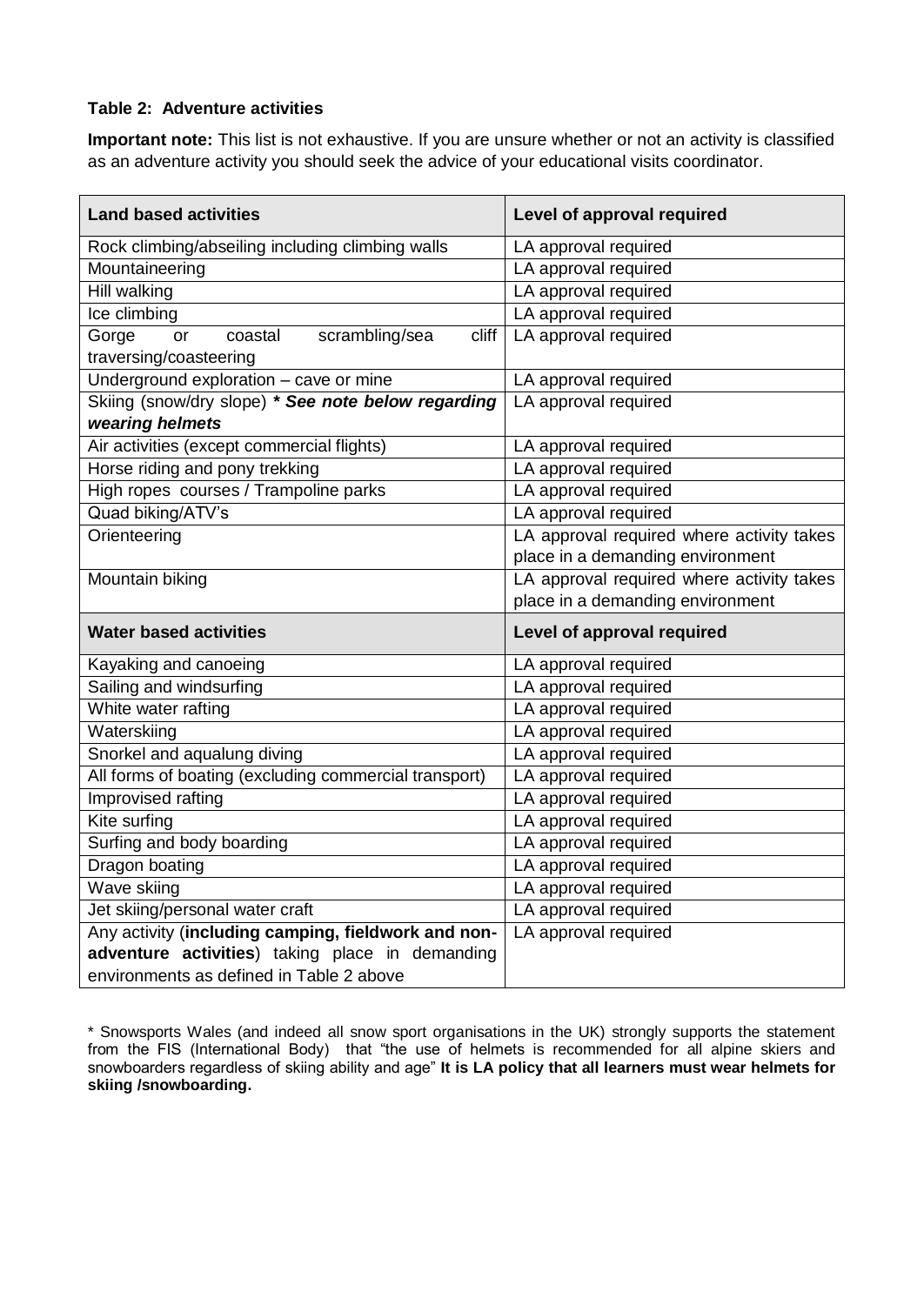## **4. Leader competence and typical staff to young-person ratios**

#### *General off-site visits*

1. The staff to young-person ratio ranges outlined in this section are intended only as a starting point for visit leaders when planning their visit. They are not intended for professional outdoor activity providers.

Actual ratios for any visit must be determined through a process of risk assessment by the visit leader or other competent staff member. The head teacher / educational visits coordinator should enquire if numbers fall significantly outside these ranges.

- 2. Competent leaders will recognise when the number of young people per leader should be reduced. For example, if group members have particular behavioural or physical needs or if weather conditions are not favourable on the day. They can also recognise when they can be safely increased. If the visit leader deems it safe to exceed the number of young people per leader given in the table below, this decision should be agreed with the head teacher / educational visits coordinator.
- 3. Where leaders operate alone, the group should be trained or briefed on the action to take in the event of leader incapacitation. An assistant leader, able to look after the group and raise the alarm, should be present if the group would be at significant risk were the leader is incapacitated.

| <b>General off-site visits</b>                                                                |                                                                                     |                                                                                                                                                                                    |                                                          |
|-----------------------------------------------------------------------------------------------|-------------------------------------------------------------------------------------|------------------------------------------------------------------------------------------------------------------------------------------------------------------------------------|----------------------------------------------------------|
| Adviser                                                                                       |                                                                                     | Leadership awards for specific adventure activities should be discussed with the Outdoor Education                                                                                 |                                                          |
| <b>Activity</b>                                                                               | of<br>young<br>Age<br>people                                                        | Staff:<br>ratios-<br>young<br>person<br>typical range<br><b>NB</b><br>actual<br>ratios<br>must<br>be<br>determined by a process of risk<br>assessment – see notes 1 and 2<br>above | Leader competence                                        |
| Local<br>visits<br>and<br>visits<br>normal<br>to<br>countryside<br>(as<br>defined in table 1) | <b>Nursery</b><br>Reception / Year<br>0<br>Years 1-3<br>Years 4-6<br>Year 7 onwards | $1:2-4$<br>$1:4-6$<br>$1:6-10$<br>$1:10-15$<br>$1:15-20$                                                                                                                           | Previous experience<br>approved<br>and<br>by<br>Head/EVC |
| Residential<br>visits<br>and visits abroad                                                    | Special education<br>Years 4-6<br>Year 7 onwards<br>Special education               | $1:6-10$<br>$1:8 - 10$<br>1: 10-15 (but 1:10 with 2 staff<br>minimum for visits abroad)<br>1: 5-8 (but 2 staff minimum for<br>visits abroad)                                       | As above                                                 |
| Swimming in public<br>pools (with lifeguard)<br>Swimming                                      | Years 1-3<br>Years 4-6<br>Year 7 onwards<br>All years                               | $1:5-8$<br>$1:10-12$<br>$1:15-20$<br>$1: 5-10$ (but 2 staff minimum)                                                                                                               | As above<br>As above & lifeguard                         |
| elsewhere<br>(without<br>lifeguard)                                                           |                                                                                     |                                                                                                                                                                                    | qualification                                            |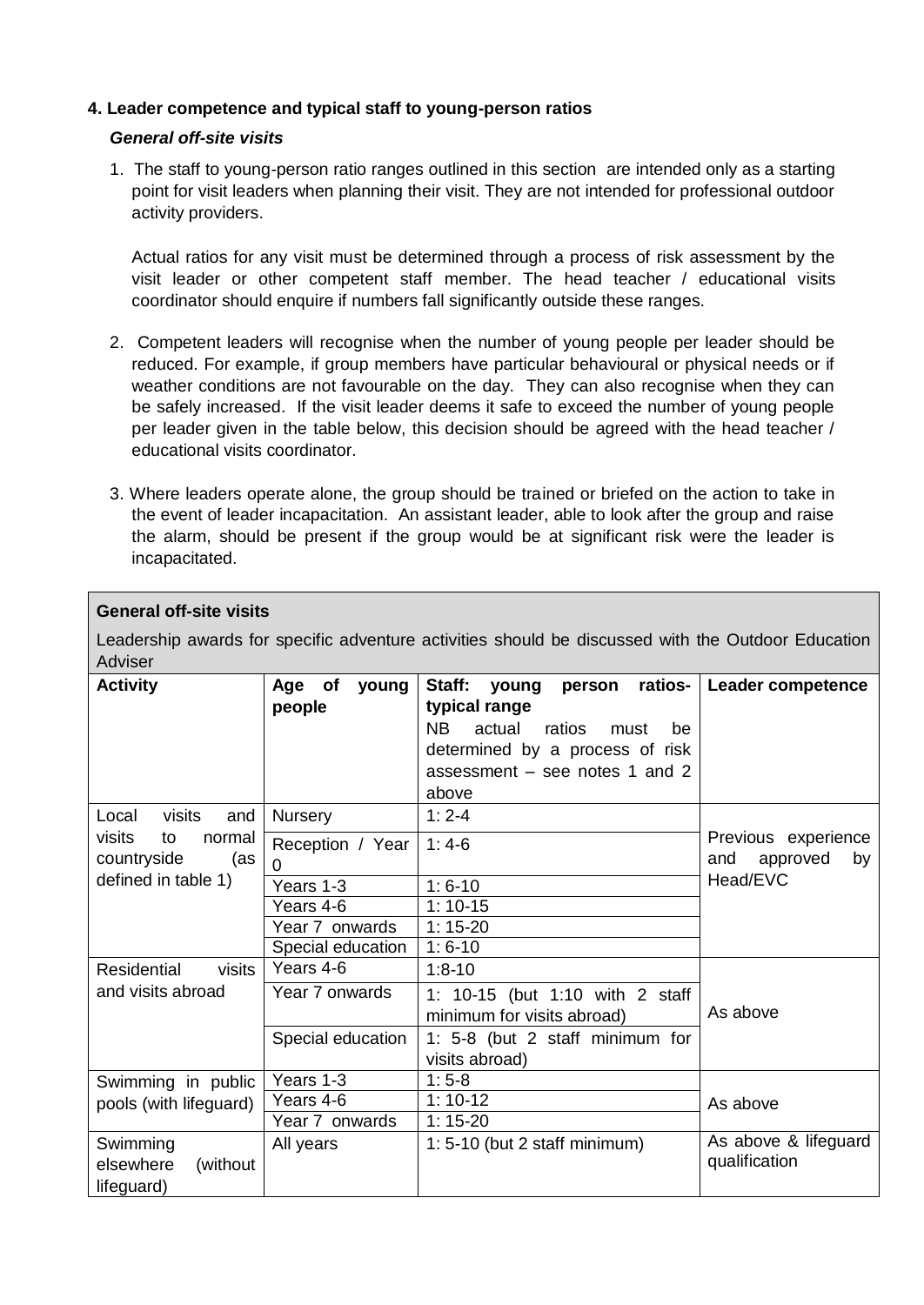4. In normal circumstances at least 50 per cent of the adult numbers should be employees of the school/ centre, e.g. teachers, youth leaders or learning support assistants. The balance of adult numbers will normally be made up of volunteers (parents, governors) approved by the head teacher educational visits coordinator.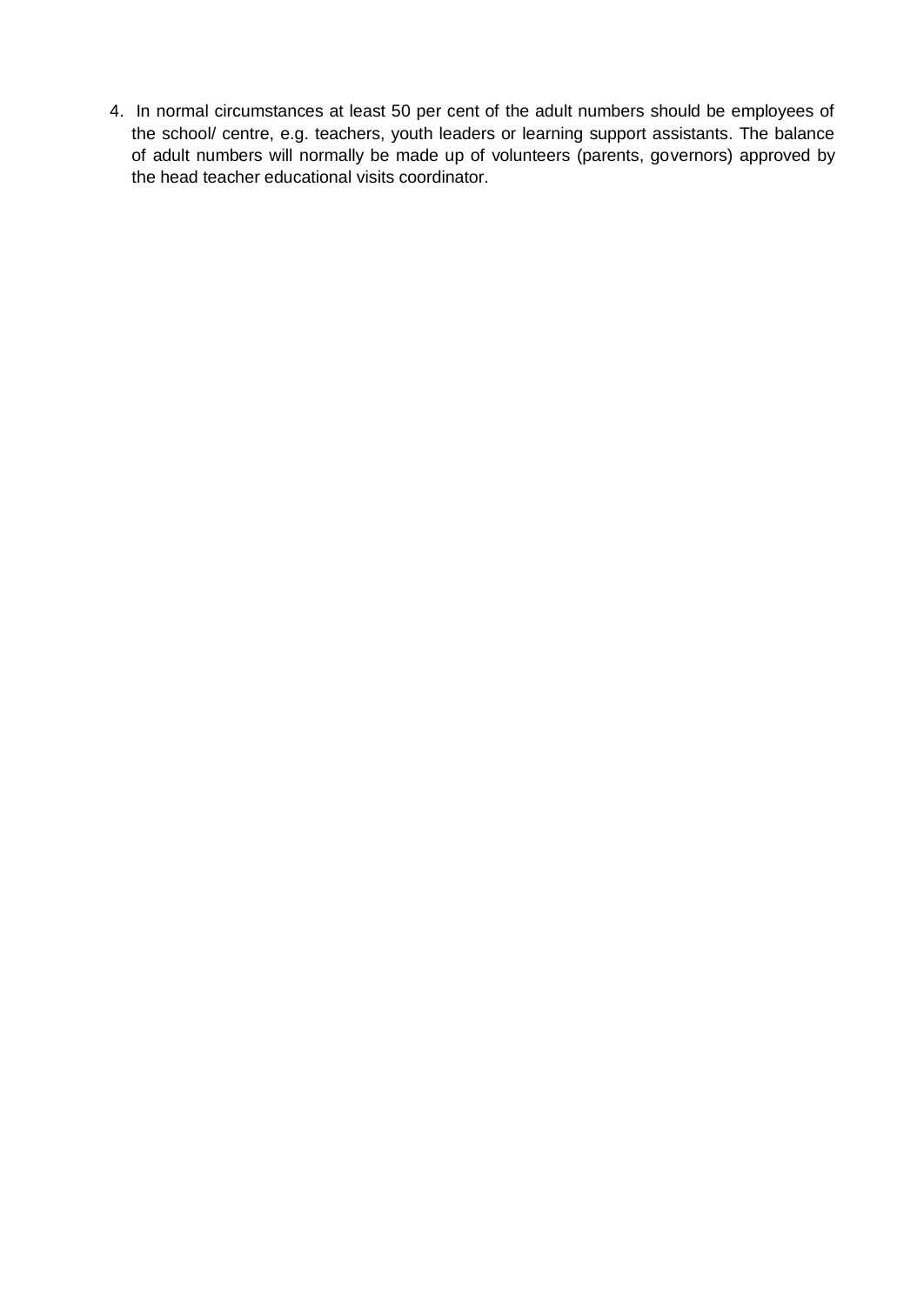# **5. Travel**

There are several methods of transport used when transporting pupils to and from educational trips / visits. Some of which are covered by legislation / regulations and some of which are covered by guidance written to protect all persons involved (see table below for details).

| <b>Mode of transport</b>       | <b>Driver</b>    | <b>Regulations / Guidance</b>                                                                                                                                                                                                                                                                                                                                                    |
|--------------------------------|------------------|----------------------------------------------------------------------------------------------------------------------------------------------------------------------------------------------------------------------------------------------------------------------------------------------------------------------------------------------------------------------------------|
| Hired coach                    | Coach<br>company | Visit leaders must ensure that a reputable coach<br>company is used and additional checks may need to be<br>carried out to verify this                                                                                                                                                                                                                                           |
|                                |                  | If any member of the group uses a wheelchair, the visit<br>leader should ensure the company can provide a vehicle<br>appropriate which has access and securing facilities.                                                                                                                                                                                                       |
|                                |                  | <b>NB:</b> All coaches first registered after 1 October 2001<br>must be fitted with seat belts and, since September<br>2006, it is a requirement that all passengers must wear<br>the seat belt if one is fitted. If the vehicle is older there is<br>no legal requirement for it to have seat belts and<br>therefore no legal requirement to wear them.                         |
| Hired mini bus - self<br>drive | Teacher          | The visit leader should check that the driver has valid<br>driving licence (see section on 'mini bus licence<br>requirements' below) and that the insurance<br>is<br>appropriate for the journey.<br>Taking mini buses abroad will require a full PCV licence<br>and additional insurance. A forward facing seat with a<br>seat belt must be provided for each child travelling. |
| School mini bus                |                  | Regular maintenance checks must be carried out and a<br>detailed record kept.                                                                                                                                                                                                                                                                                                    |
| Private vehicle - car          | Teacher          | A valid driving licence, insurance certificate (including<br>business cover for school staff) and MOT must be                                                                                                                                                                                                                                                                    |
|                                | Parent           | submitted to the school for approval. It is the legal<br>responsibility of the driver to ensure their passenger's<br>safety.                                                                                                                                                                                                                                                     |
| Private vehicle - taxi         | Taxi driver      | The visit leader should only use approved / registered<br>licenced taxi companies and should check that the<br>company used has the appropriate insurance.                                                                                                                                                                                                                       |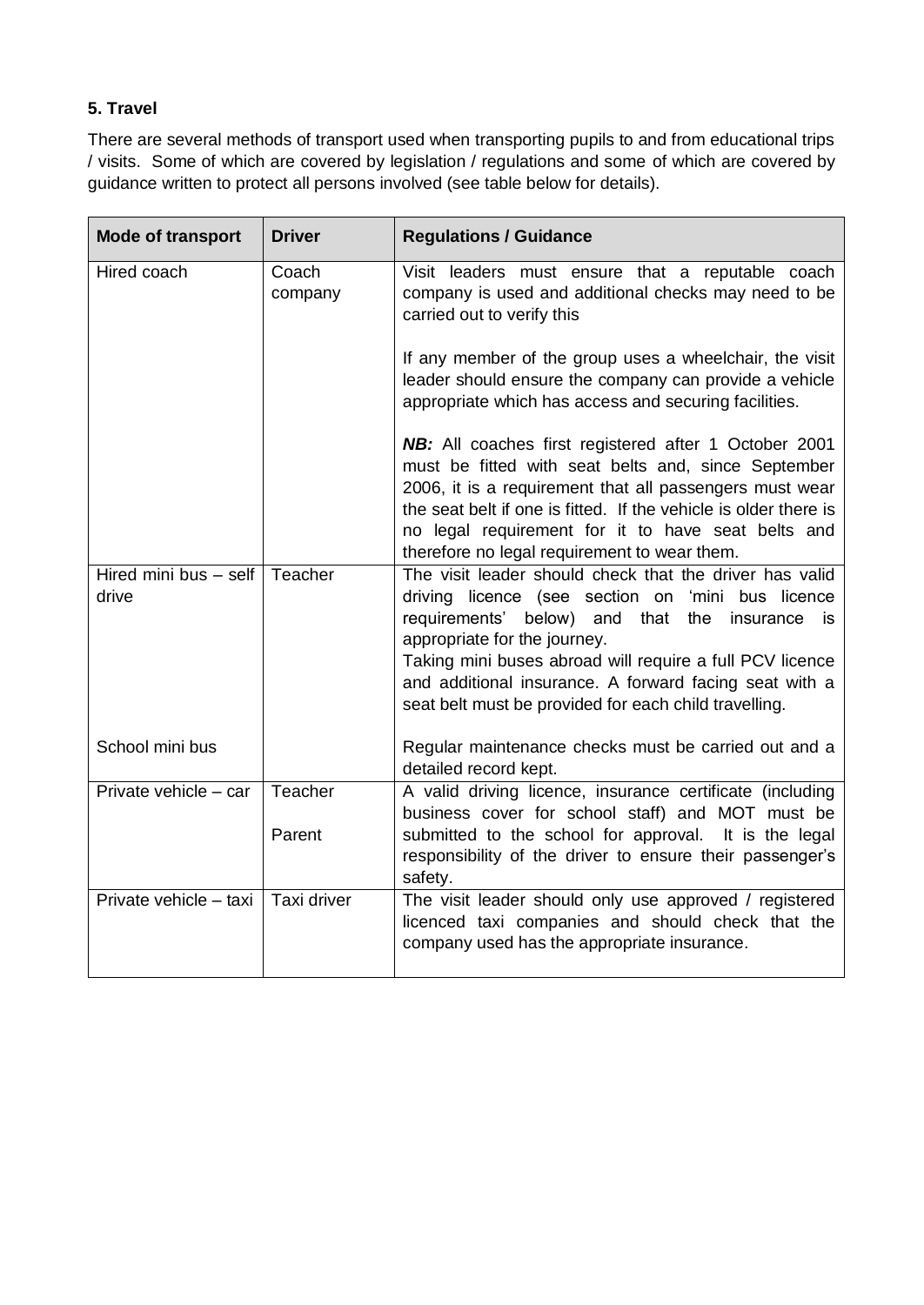# **Minibus Driver – Licence requirements**

There are specific rules surrounding the licence needed when driving a mini bus as detailed in the All Wales Guidance (see table below)

| Licence<br>gained<br>before 1<br>January<br>1997 | Staff may drive a minibus without a D1 passenger carrying vehicle (PCV).<br>It is good practice for drivers to be trained in a non-PCV course to ensure<br>they meet the standard of driving competency expected by the LEA                                                                                                                                                                                                                                                                                                                                                                                                                   |
|--------------------------------------------------|-----------------------------------------------------------------------------------------------------------------------------------------------------------------------------------------------------------------------------------------------------------------------------------------------------------------------------------------------------------------------------------------------------------------------------------------------------------------------------------------------------------------------------------------------------------------------------------------------------------------------------------------------|
| Licence gained after<br>1 January 1997           | Only if all of the following are met then a PCV licence is not required.<br>The driver must:<br>- be 21 years old or over;<br>- have held a driving licence for at least two years;<br>- be trained in a non-PCV course<br>- not attach a trailer<br>- not drive outside the UK<br>- be driving in a voluntary capacity (i.e. they receive no payment and it does<br>not form part of their job description)<br>- ensure that the vehicle does not exceed the maximum weight (3.5 tonnes)<br>- only use the mini bus for educational purposes<br>If one or more of the above are not met the driver must hold a full D1<br><b>PCV licence</b> |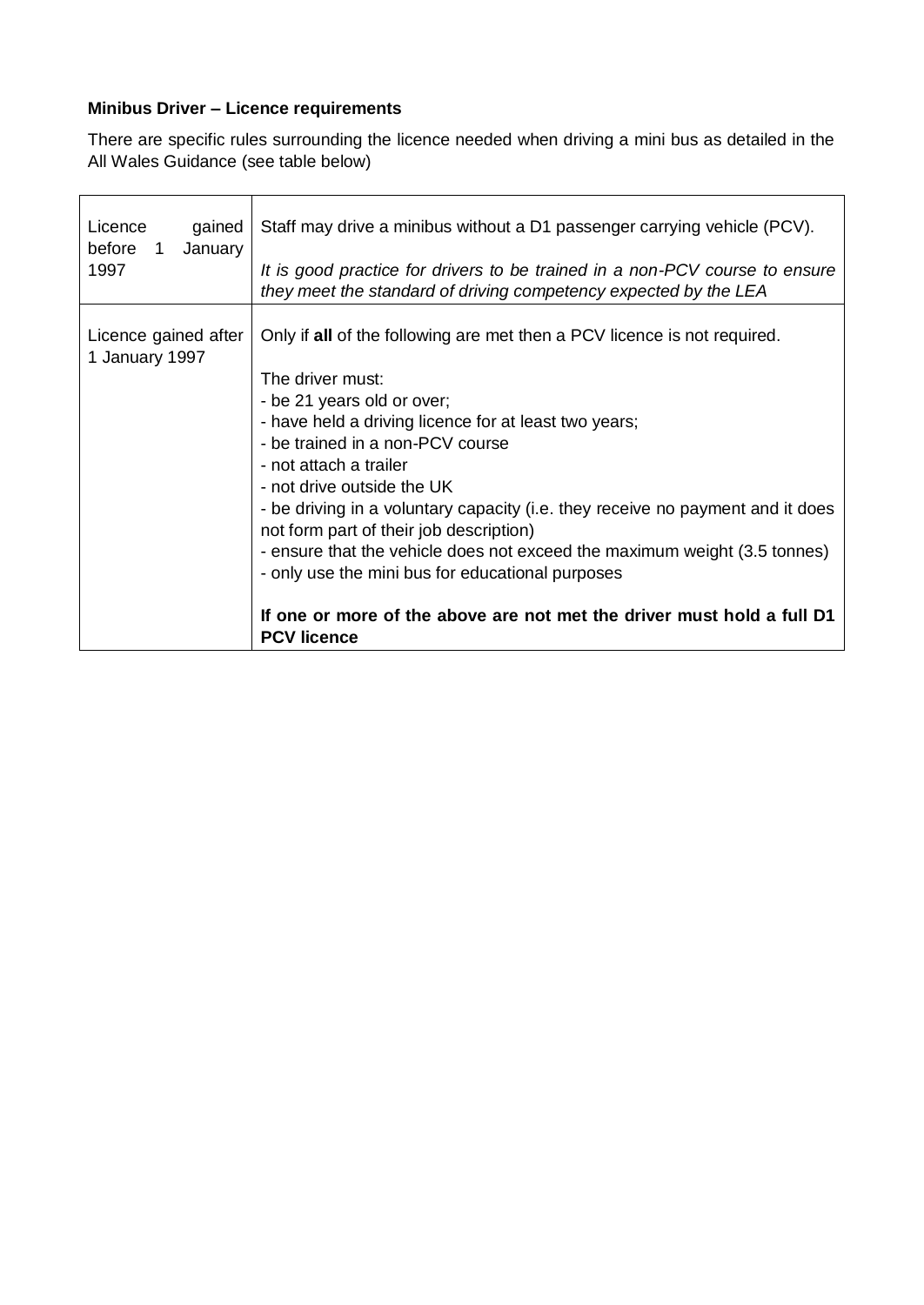# **6. Processes for gaining approval**

#### **Internal approval – all visits**

Visit leaders should seek approval from their educational visits coordinator for any off-site visit.

Routine visits may be given blanket approval by the educational visits coordinator on a termly, annual or other periodic basis (see below).

It is recommended good practice that all but the most local walking visits should be recorded on EVOLVE to support school processes.

One-off or occasional visits or visits that require local authority approval or notification require educational visits coordinator approval for each visit (unless blanket local authority approval has been given).

Visit leaders should submit details of the trip via the EVOLVE system well in advance of the visit start date (28 days minimum). **Please contact the local authority if you need access to the EVOLVE system.**

In order to comply with national guidance, Voluntary Aided schools would need to ensure that the trip has been recorded in the minutes and approved by the governors - see section 7.

#### **Blanket approval**

Blanket approval may be given by:

- headteachers / educational visits coordinator for routine visits that do not require local authority approval
- the local authority for those staff who have gained local authority leader approval (see below).

Even where blanket approval has been given it is recommended that all but the most local (walking) visits are recorded on EVOLVE.

#### **Local authority leader approval**

#### **Who needs local authority leader approval?**

Local authority (LA) or school employees who wish to lead (instruct) in any of the demanding environments or activities for which local authority approval is required must first be confirmed as technically competent to lead by the outdoor education adviser.

Those seeking local authority leader approval must complete the relevant section on EVOLVE and submit for endorsement by the educational visits coordinator / head teacher. The completed form is then sent to the outdoor education adviser for LA approval.

Depending on depth of experience and technical skill, leaders may be given written approval to lead either:

- the activity/activities at specific, named venue(s) at any time for the duration of the approval period; or:
- the activity/activities at all venues that are within the remit of their competence at any time for the duration of the approval period.

#### **Local authority approval will be given if the following conditions are met:**

• The head teacher / educational visits coordinator supports the employee LA leader approval application and verifies that the employee is generally competent (other than technical competence) to manage a group of young people involved in this type of activity;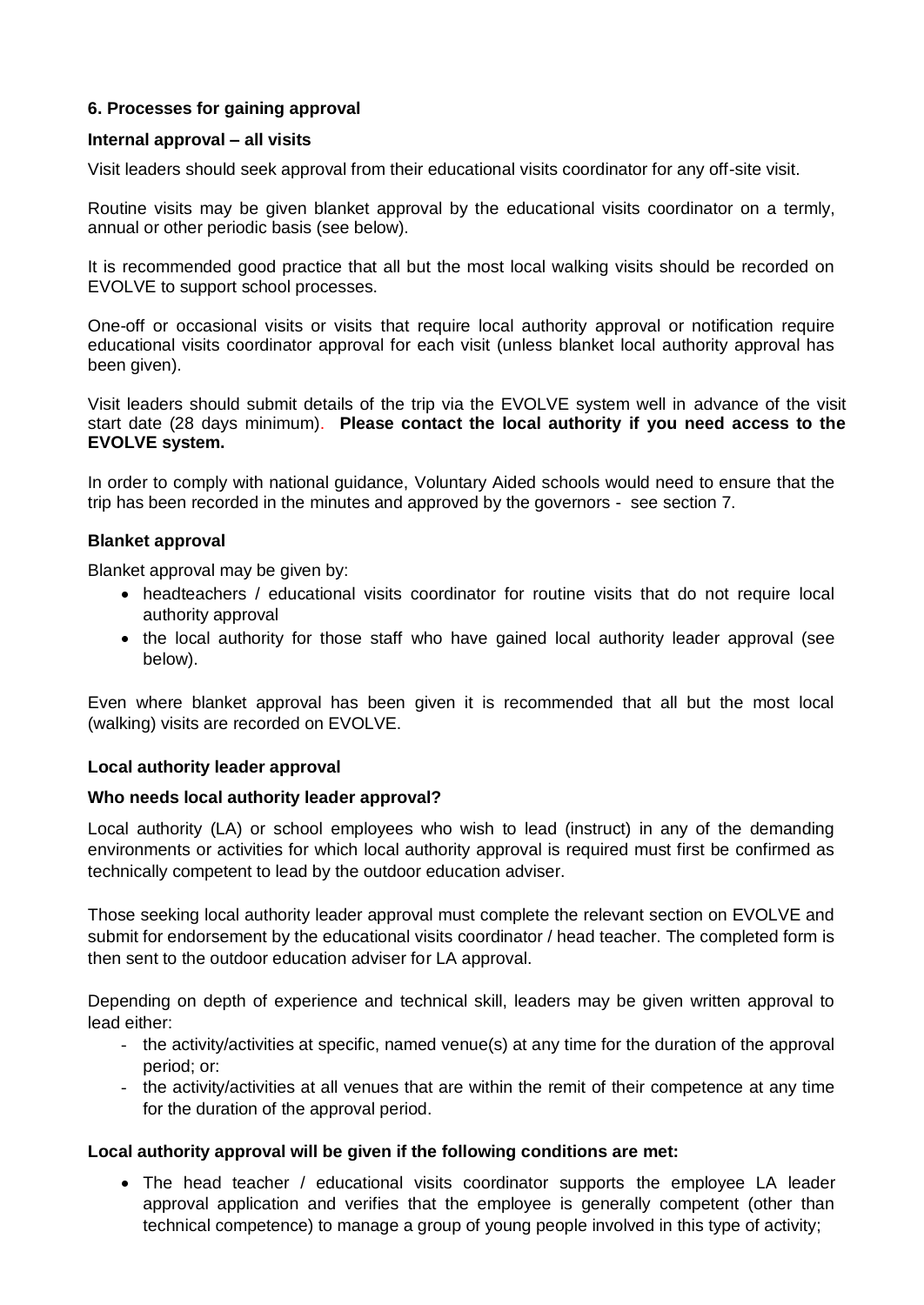There is evidence of appropriate induction and personal experience of the activity;

### **Plus, for activities that fall under the remit of a National Governing Body leadership award, the leader must hold either:**

The relevant National Governing Body (NGB) leadership award );

**Or:** 

 A written and signed statement of competence by an appropriate technical adviser verifying that the leader has the relevant technical and group management skills in the activity.

To arrange technical adviser approval the educational visits coordinator must identify an appropriate technical adviser who is willing to make a signed statement of competence for the visit leader.

Technical adviser approval is normally given only if the following conditions are met:

- The leader has completed a training course in the relevant NGB leadership award where one exists (or has undergone other appropriate training)
- The technical adviser has made a practical assessment of the leader and can confirm that they are operating at the standard of the relevant NGB leadership award, or at a suitable level for a site-specific approval to be given.

Contact the Outdoor Education Adviser for advice on the appropriate level of technical adviser.

# **Visits that require local authority approval / notification, other than Duke of Edinburgh's Award expedition groups**

Following approval by the headteacher / educational visits coordinator, local authority approval or notification must be arranged by the educational visits coordinator for any visit that requires LA approval or notification (see Table 1 for details)

- Details entered onto EVOLVE
- any supporting documents to be uploaded as an attachment
- submitted at least 28 days before the expedition.

Visits requiring local authority approval must be submitted via EVOLVE and should be **at least 28 days before** the visit/visits.

# **Local authority approval: Duke of Edinburgh's Award expedition groups only**

Following approval by the Head/EVC, LA approval/notification must be arranged:

- details entered onto EVOLVE
- any supporting documents to be uploaded as an attachment
- submitted at least 28 days before the expedition.

#### **Overseas expeditions organised through an independent provider**

Outline approval for the expedition must also be sought from the Outdoor Education Adviser before the booking is confirmed and at least 12 months in advance of the visit taking place.

(Following the same EVOLVE process as for other visits which require LA approval).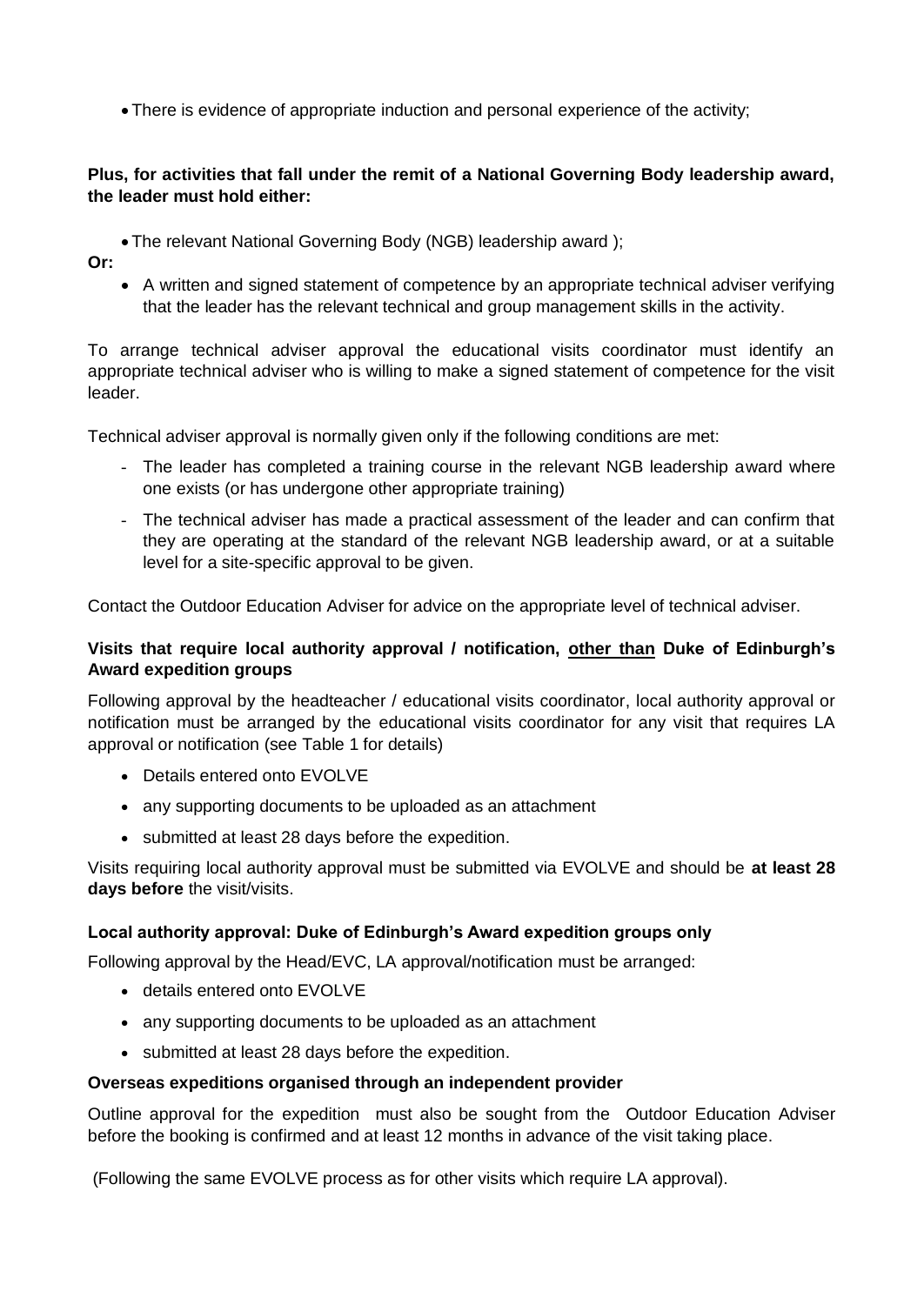## **Local authority approval decisions**

Confirmation of approval decision will be sent to the educational visits coordinator via EVOLVE. Visits that require local authority approval must not proceed until this approval has been given.

All visit approval requests will normally be dealt with within one week of the request being received. Any visits which are not approved will be sent back, accompanied with a note or action which needs to be addressed before it can be approved.

Where further information is required or where elements of the national guidance have not been met, approval will be withheld until this is been provided. Confirmation of this decision will be sent to the educational visits coordinator / headteacher via the returned EVOLVE visit form.

Any disputes arising between the local authority and the school in respect of educational visits will be subject to arbitration by the Chief Education Officer or her representative.

#### **7. Voluntary Aided schools**

Under health and safety legislation, employers are responsible for the health, safety and welfare at work of their employees. These responsibilities extend to children and young people in their care. This is set out in the national guidance.

In voluntary aided schools the governing body is the employer.

Voluntary aided schools are welcome to adopt and adhere to Newport City Council's Educational Visits Policy (and to use EVOLVE) but must ensure the following:

- that this policy is endorsed by the schools governing body
- that all visits requiring LA approval are endorsed and minuted by the governing body in order to comply with the All Wales guidance and health and safety legislation.

There will be no charge for voluntary aided schools to be part of the city wide process for monitoring and approval of educational visits.

#### **8. Record keeping**

Schools/centres should retain and archive in the school/centre records a copy of their:

- Educational visits policy dated so that the version, current at the time of any visit, can be traced;
- Standard risk management procedures dated as current at the time of the visit;
- Records of staff competence and training (perhaps as part of the appraisal/ performance management records).

This information should be kept for five years after which it may be destroyed.

If there has been an accident/incident on a visit, schools/centres must ensure that the local authority is notified according to their procedures and that it is sent a copy of the EVOLVE visit form along with the completed incident forms.

The local authority will keep accident/incident records until the young person reaches age 21 (or for 3 years in the case of an adult). Schools/centres therefore **do not** need to retain records of accidents/ incidents reported to the local authority, unless they wish to do so for their own purposes.

If a visit leader or school/centre receives notification of a claim they should not respond directly but should pass the details to the local authority claims manager/insurance section.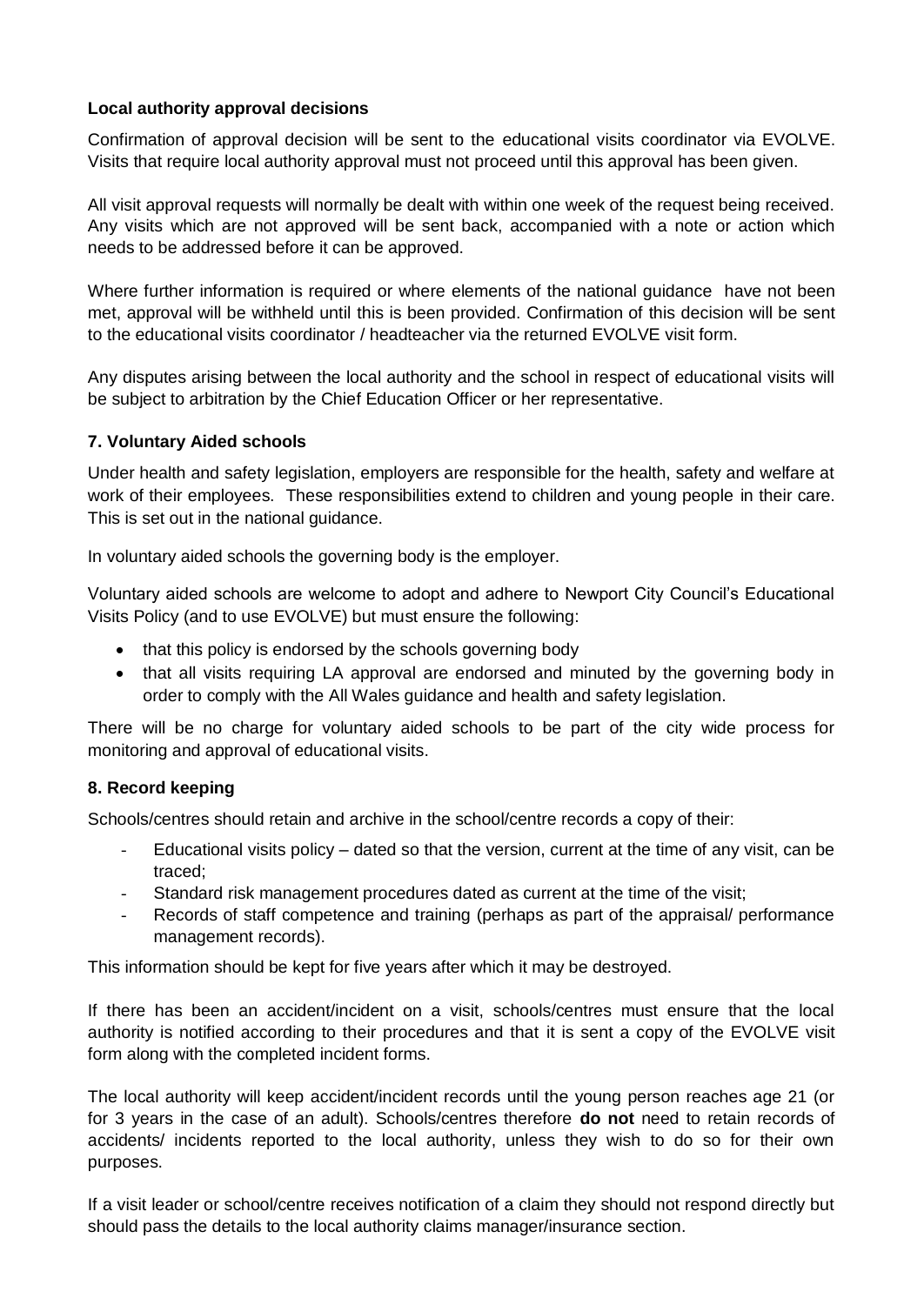### **Monitoring**

#### **Internal monitoring by the head teacher / educational visits coordinator**

The head teacher / educational visits coordinator must monitor from time to time, for compliance with local authority guidance by visit leaders within the school/centre.

Monitoring should include:

- Scrutiny of standards of visit planning and organisation as part of the visit approval process;
- Occasional observation of visit leadership.

Following any observation of visit leadership it is good practice to provide the visit leader with verbal and written feedback and recommendations for further training if necessary. A copy of the observation report should be given to the visit leader and another copy kept on file by the school/centre.

#### **Review**

Feedback from monitoring will be used to review procedures in order to ensure that they meet the standards expected for off-site visit organisation and leadership and to identify further training needs for visit leaders and educational visits coordinator.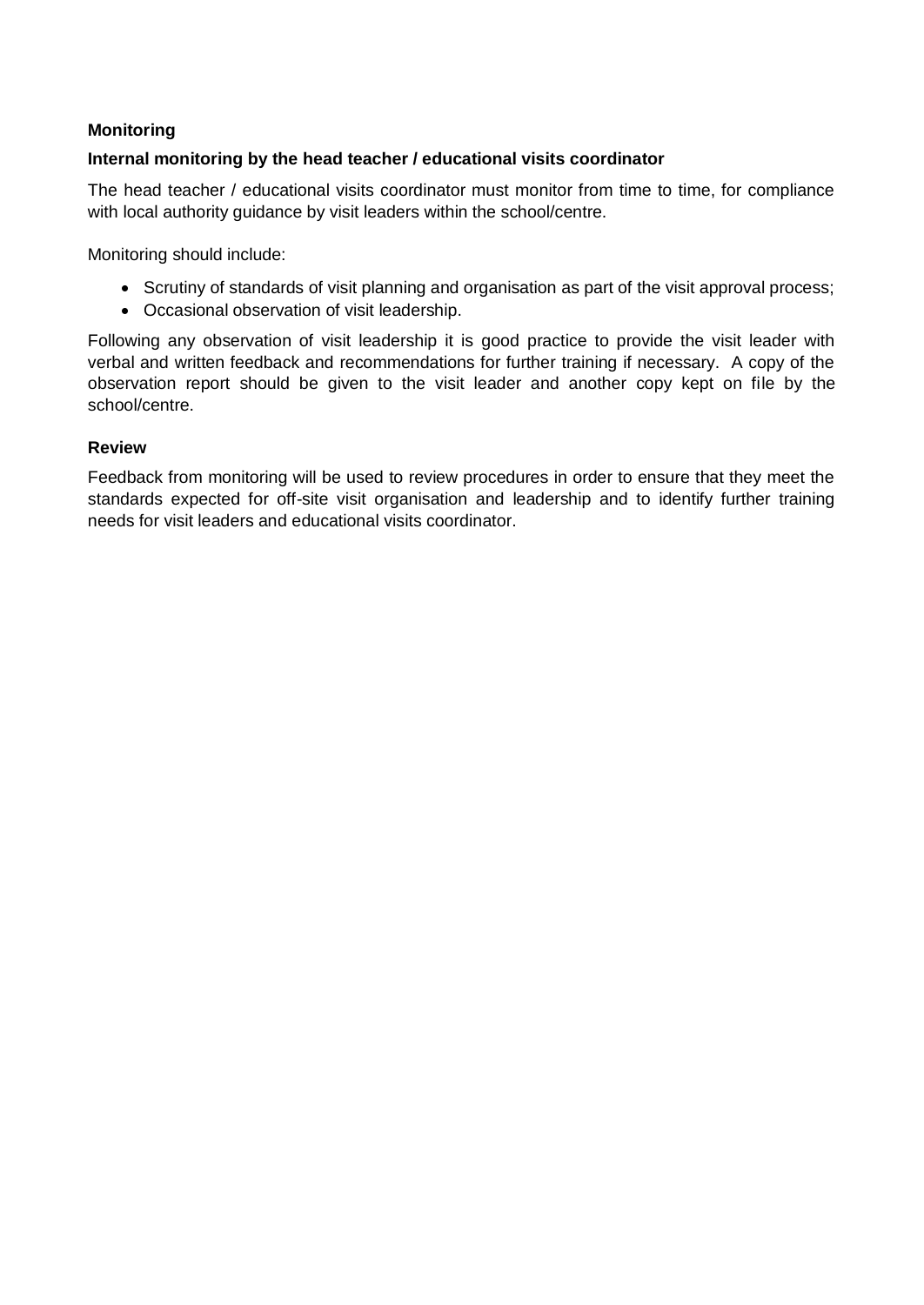#### **9. Appendices**

### *TEMPLATE FORM 1*

Parent/Carer consent routine off-site visits

#### **School/centre:**

| Your | child's | name: |
|------|---------|-------|
|      |         |       |

**\_\_\_\_\_\_\_\_\_\_\_\_\_\_\_\_\_\_\_\_\_\_\_\_\_\_\_\_\_\_\_\_\_\_\_\_\_\_\_\_\_\_\_\_\_\_\_\_\_\_\_\_\_\_\_\_\_\_\_\_\_\_\_\_\_\_\_\_\_\_\_\_\_**

I hereby agree to my child participating in routine visits off the school/centre site. These visits might include the following, or similar, activities:

*E.g.* Sporting fixtures, local walks, library visits

These visits will normally take place at the following, or similar, locations:

*E.g.* Newport International Sports Village, libraries, local venues

#### **I understand that:**

- Such visits will normally take place within the school/centre normal hours, but, if occasionally, they are likely to extend beyond this, adequate advance notice will be given so that I may make appropriate arrangements for my child's return home;
- My specific permission will be sought for any visits beyond those listed above or which could involve commitment to extended journeys, times or expense;
- All reasonable care will be taken of my child during the visit;
- My child will be under an obligation to obey all directions given and to observe all rules and regulations governing the visit and will be subject to all normal school/centre discipline procedures during the visit;
- I must inform the school/centre of any medical or psychological condition or physical disabilities that may affect them during the visit;
- All young people are covered by the local authority's third party public liability insurance, in respect of any claim arising from an accident caused by a defect in the school premises or equipment, or attributable to negligence by the council or one of its employees. The school has arranged additional cover for personal accident and loss of personal belongings.

# Full name of parent/carer:

| Signature of parent/carer: | <u> 1980 - Johann Stein, mars and de Britain Born Stein Born Stein Born Stein Born Stein Born Stein Born Stein Born Stein Born Stein Born Stein Born Stein Born Stein Born Stein Born Stein Born Stein Born Stein Born Stein Bor</u> | Date: |  |
|----------------------------|--------------------------------------------------------------------------------------------------------------------------------------------------------------------------------------------------------------------------------------|-------|--|
| <b>Address:</b>            |                                                                                                                                                                                                                                      |       |  |
|                            |                                                                                                                                                                                                                                      | Tel:  |  |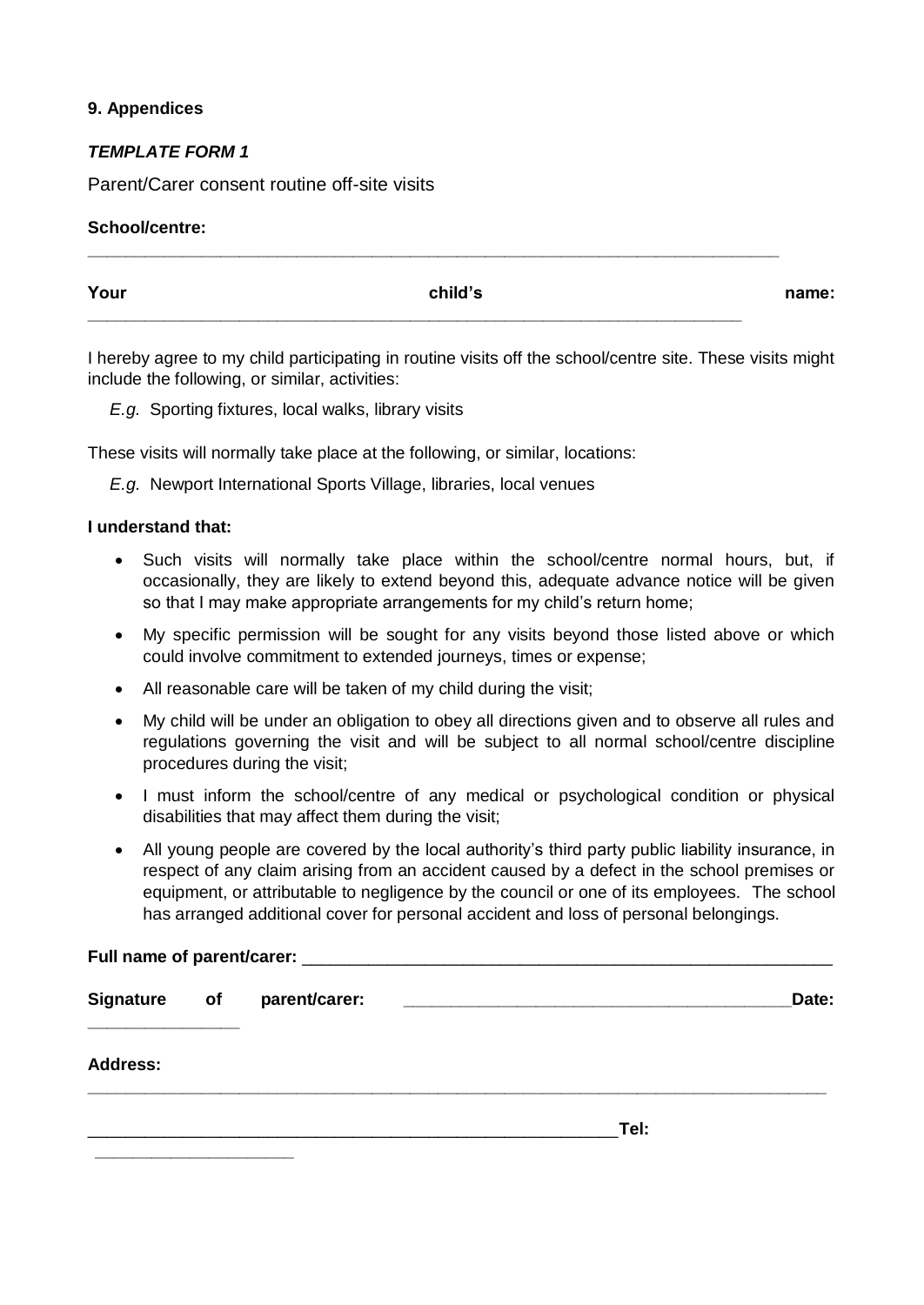# *TEMPLATE FORM 2a*

Parent/Carer consent for one-off or occasional educational visits To be distributed with an information sheet/letter giving full details of the visit School/centre: \_ **Visit/activity:** \_\_\_\_\_\_\_\_\_\_\_\_\_\_\_\_\_\_\_\_\_\_\_\_\_\_\_\_\_\_\_\_\_\_\_\_\_\_\_\_\_\_\_\_\_\_\_\_\_\_\_\_\_\_\_\_\_\_\_\_\_\_\_\_\_\_\_ **Venue:** \_\_\_\_\_\_\_\_\_\_\_\_\_\_\_\_\_\_\_\_\_\_\_\_\_\_\_\_\_\_\_\_\_\_\_\_\_\_**Date(s):** \_\_\_\_\_\_\_\_\_\_\_\_\_\_\_\_\_\_\_\_\_\_\_\_\_\_\_ **Your child's name**:\_\_\_\_\_\_\_\_\_\_\_\_\_\_\_\_\_\_\_\_\_\_\_\_\_\_\_\_\_\_\_\_\_\_\_\_\_\_\_\_\_\_\_\_\_\_\_\_\_\_\_\_\_\_\_\_\_\_\_\_\_\_\_ Form/Class (if relevant): **Medical and dietary information** a) Does your child have any physical or psychological condition that may affect him/her during the visit? YES / NO If The YES, the please give the details: \_\_\_\_\_\_\_\_\_\_\_\_\_\_\_\_\_\_\_\_\_\_\_\_\_\_\_\_\_\_\_\_\_\_\_\_\_\_\_\_\_\_\_\_\_\_\_\_\_\_\_\_\_\_\_\_\_\_\_\_\_\_\_\_\_\_\_\_\_\_\_\_\_\_\_\_  $\overline{a}$ \_\_\_\_\_\_\_\_\_\_\_\_\_\_\_\_\_\_\_\_\_\_\_\_\_\_\_\_\_\_\_\_\_\_\_\_\_\_\_\_\_\_\_\_\_\_\_\_\_\_\_\_\_\_\_\_\_\_\_\_\_\_\_\_\_\_\_\_\_\_\_\_\_\_\_\_ \_ b) Please give details of any allergies: \_\_\_\_\_\_\_\_\_\_\_\_\_\_\_\_\_\_\_\_\_\_\_\_\_\_\_\_\_\_\_\_\_\_\_\_\_\_\_\_\_\_\_\_\_\_\_\_\_\_\_\_\_\_\_\_\_\_\_\_\_\_\_\_\_\_\_\_\_\_\_\_\_\_\_ \_\_\_\_\_\_\_\_\_\_\_\_\_\_\_\_\_\_\_\_\_\_\_\_\_\_\_\_\_\_\_\_\_\_\_\_\_\_\_\_\_\_\_\_\_\_\_\_\_\_\_\_\_\_\_\_\_\_\_\_\_\_\_\_\_\_\_\_\_\_\_\_\_\_\_ c) Please give details of any special dietary requirements of your child: \_\_\_\_\_\_\_\_\_\_\_\_\_\_\_\_\_\_\_\_\_\_\_\_\_\_\_\_\_\_\_\_\_\_\_\_\_\_\_\_\_\_\_\_\_\_\_\_\_\_\_\_\_\_\_\_\_\_\_\_\_\_\_\_\_\_\_\_\_\_\_\_\_\_\_\_ \_ \_\_\_\_\_\_\_\_\_\_\_\_\_\_\_\_\_\_\_\_\_\_\_\_\_\_\_\_\_\_\_\_\_\_\_\_\_\_\_\_\_\_\_\_\_\_\_\_\_\_\_\_\_\_\_\_\_\_\_\_\_\_\_\_\_\_\_\_\_\_\_\_\_\_\_\_

\_

\_

\_

d) Please detail any recent illness or accident suffered by your child that staff should be aware of?

\_\_\_\_\_\_\_\_\_\_\_\_\_\_\_\_\_\_\_\_\_\_\_\_\_\_\_\_\_\_\_\_\_\_\_\_\_\_\_\_\_\_\_\_\_\_\_\_\_\_\_\_\_\_\_\_\_\_\_\_\_\_\_\_\_\_\_\_\_\_\_\_\_\_\_\_

\_\_\_\_\_\_\_\_\_\_\_\_\_\_\_\_\_\_\_\_\_\_\_\_\_\_\_\_\_\_\_\_\_\_\_\_\_\_\_\_\_\_\_\_\_\_\_\_\_\_\_\_\_\_\_\_\_\_\_\_\_\_\_\_\_\_\_\_\_\_\_\_\_\_\_\_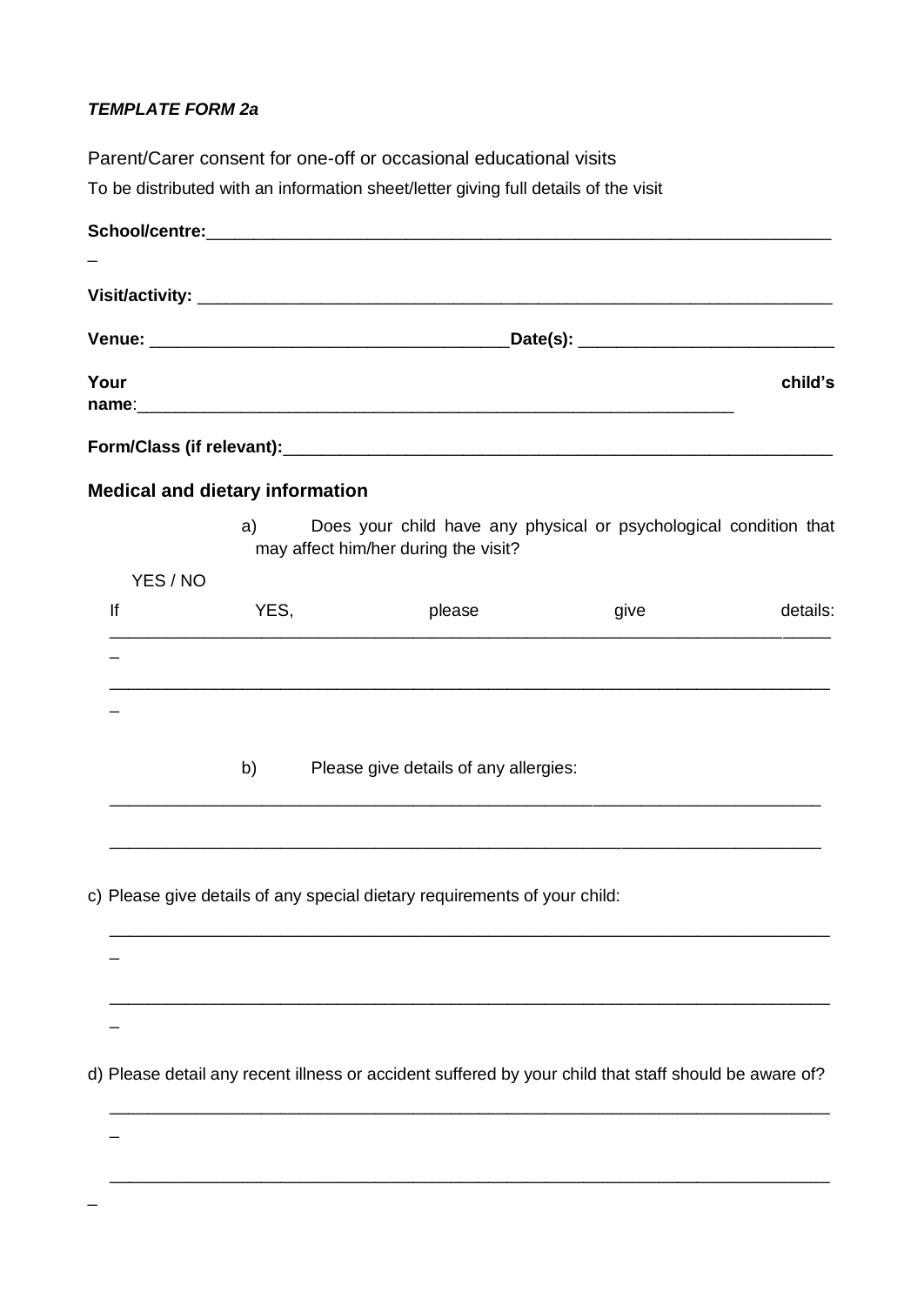| f) To the best of your knowledge, has your son/daughter been in contact with any contagious or                                       |                                  |           |                       |
|--------------------------------------------------------------------------------------------------------------------------------------|----------------------------------|-----------|-----------------------|
| infectious diseases or suffered from anything in the last four weeks that may be contagious or<br>infectious?                        |                                  |           |                       |
| YES / NO                                                                                                                             |                                  |           |                       |
| YES,<br>lf                                                                                                                           | please                           | give      | details:              |
|                                                                                                                                      |                                  |           |                       |
| g) When<br>did<br>your                                                                                                               | son/daughter<br>last             | have<br>a | injection?<br>tetanus |
| Water confidence/swimming ability                                                                                                    |                                  |           |                       |
| Please indicate your child's swimming ability:                                                                                       |                                  |           |                       |
| Cannot                                                                                                                               | swim                             |           | $\Box$                |
| Able to swim a little in a swimming pool $\Box$<br>Able<br>swim<br>to<br>Able to swim confidently outdoors (e.g. lake, river or sea) | confidently<br>in<br>a<br>$\Box$ | swimming  | pool<br>$\Box$        |
| Your contact details                                                                                                                 |                                  |           |                       |
| (home):<br>Tel:                                                                                                                      |                                  |           | (mobile):             |
| Home                                                                                                                                 |                                  |           | address:              |
|                                                                                                                                      |                                  |           |                       |
| Alternative emergency contact:                                                                                                       |                                  |           |                       |
| Name:                                                                                                                                |                                  |           | Tel:                  |
| Address:                                                                                                                             |                                  |           |                       |

\_\_\_\_\_\_\_\_\_\_\_\_\_\_\_\_\_\_\_\_\_\_\_\_\_\_\_\_\_\_\_\_\_\_\_\_\_\_\_\_\_\_\_\_\_\_\_\_\_\_\_\_\_\_\_\_\_\_\_\_\_\_\_\_\_\_\_\_\_\_\_\_

e) Please list any type types of non-prescription medication or lotions your child **may not** be given:

\_\_\_\_\_\_\_\_\_\_\_\_\_\_\_\_\_\_\_\_\_\_\_\_\_\_\_\_\_\_\_\_\_\_\_\_\_\_\_\_\_\_\_\_\_\_\_\_\_\_\_\_\_\_\_\_\_\_\_\_\_\_\_\_\_\_\_\_\_\_\_\_\_\_\_\_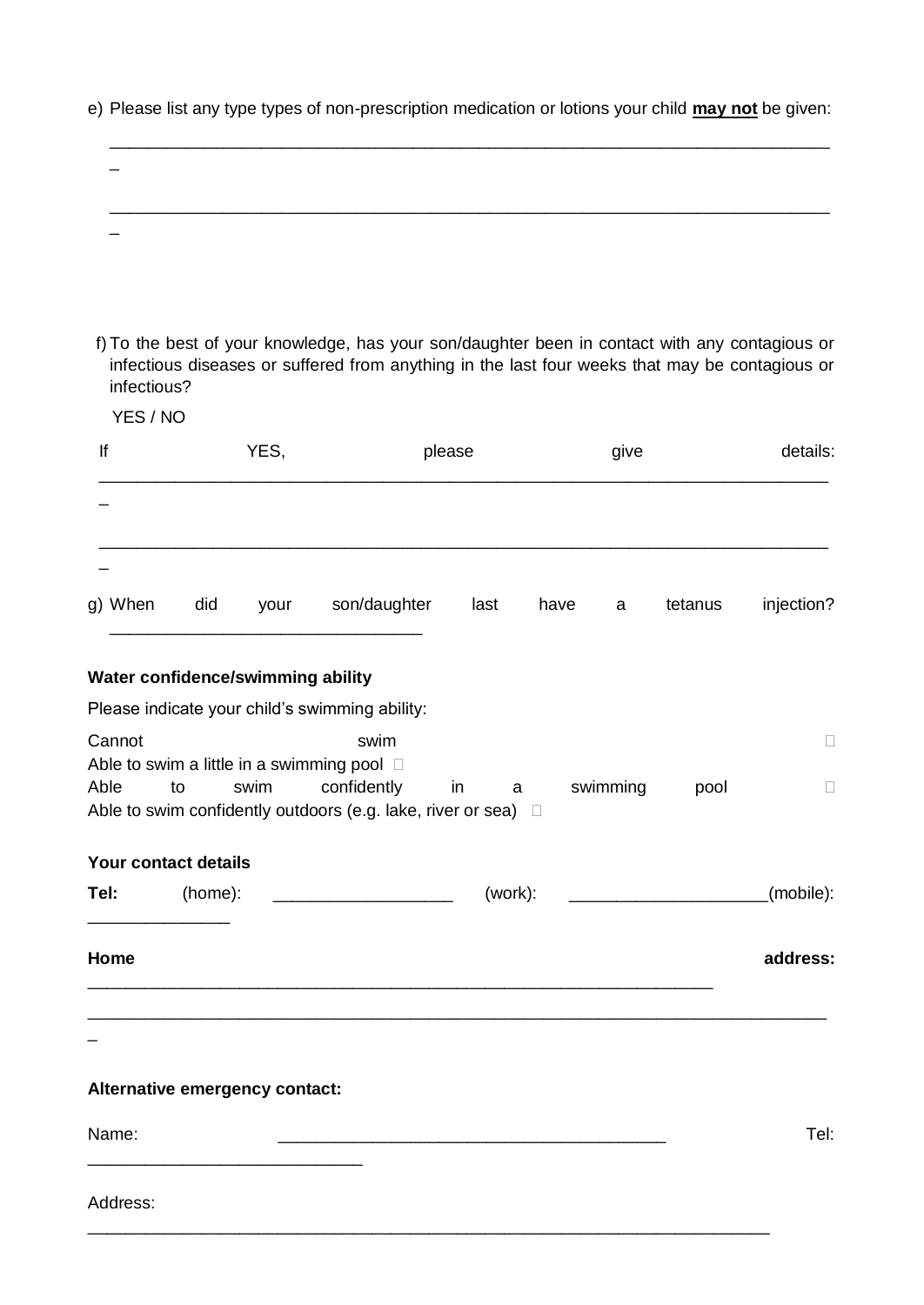### **Family doctor:**

| Name:    |  |  | Tel: |
|----------|--|--|------|
| Address: |  |  |      |
|          |  |  |      |

\_\_\_\_\_\_\_\_\_\_\_\_\_\_\_\_\_\_\_\_\_\_\_\_\_\_\_\_\_\_\_\_\_\_\_\_\_\_\_\_\_\_\_\_\_\_\_\_\_\_\_\_\_\_\_\_\_\_\_\_\_\_\_\_\_\_\_\_\_\_\_\_\_\_\_\_\_\_

\_

#### **Declaration**

- $\Box$  Having read the information about the visit, and having understood the level of supervision to be provided, I agree to my child taking part in the visit and activities described.
- $\Box$  I understand that all reasonable care will be taken of my child during the visit/activity and that he/she will be under an obligation to obey all directions and instructions given and observe all rules and regulations governing the visit/activity.
- $\Box$  I understand the code of conduct for the visit and the sanctions that may be used if my child breaks this code of conduct. I have discussed the code of conduct and sanctions with my child**. (This relates to school behaviour policy.)**
- $\Box$  I understand that if my child seriously misbehaves or is a cause of danger to him/herself or to others, then I may be asked to collect him/her or he/she may be brought home early from the visit/activity. In such a situation there will be no obligation on the school/centre to refund any money.
- $\Box$  In an emergency I agree to my son/daughter receiving medication and any emergency dental, medical or surgical treatment, including anaesthetic or blood transfusion, as considered necessary by the medical authorities present.
- $\Box$  I understand the extent and limitations of the insurance cover provided.

| <b>Full</b>    | name | οf | parent | or | carer | (please) | print):      |
|----------------|------|----|--------|----|-------|----------|--------------|
| <b>SIGNED:</b> |      |    |        |    |       |          | <b>DATE:</b> |

\_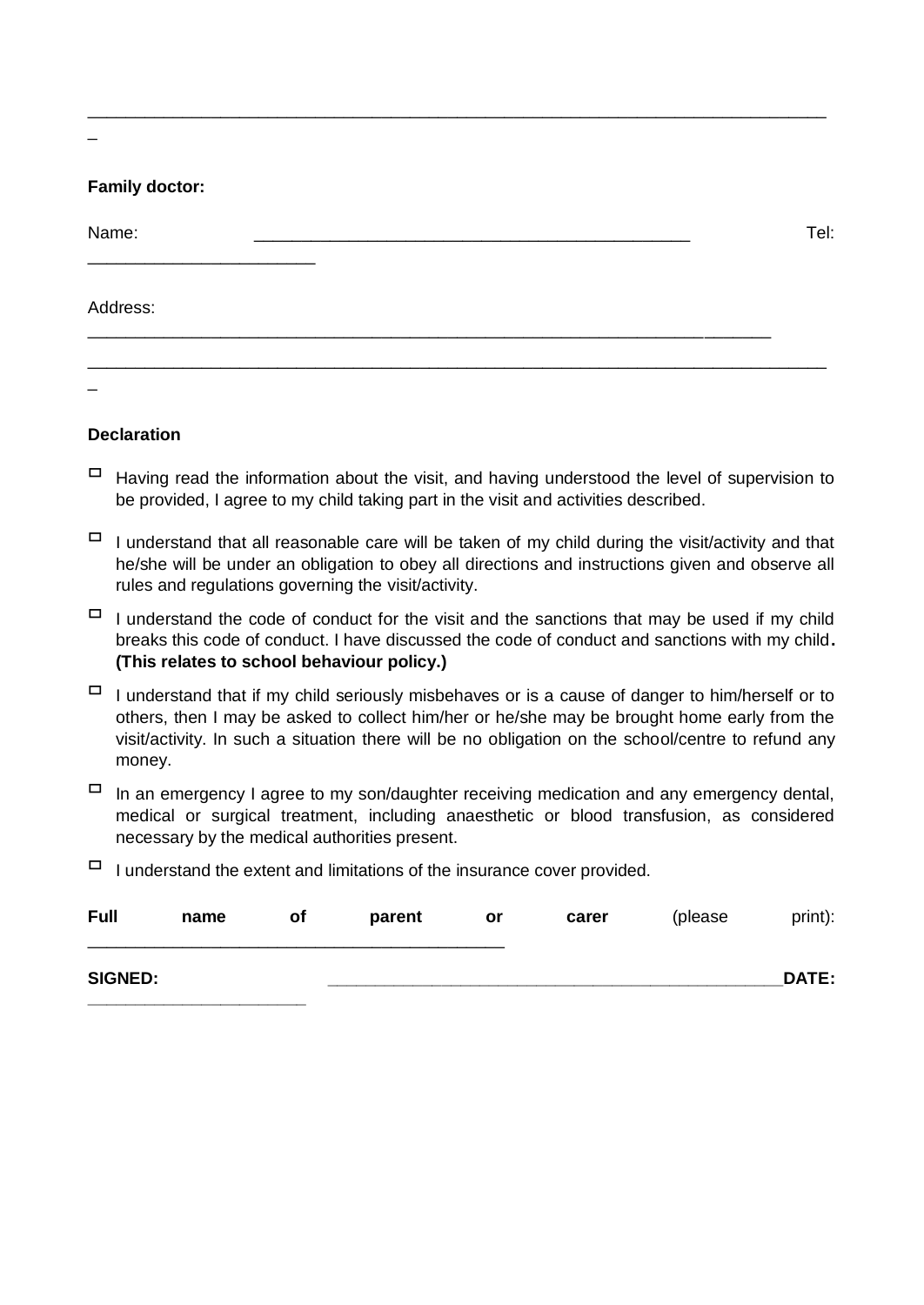# *TEMPLATE FORM 2b*

Parent/Carer information letter for one-off or occasional visits

Title of visit here

Dear Parent/Carer,

Re ……………………… (name of visit and dates)

Your son/daughter is included on a visit/journey/expedition to (name of venue)

where he/she will participate in the following activities (list of activities)

The group will leave from (location) at (time) am/pm on (date) and is expected to return to (location) by (time) am/pm on (date)

Travel will be by (coach/minibus/air etc.)

The member of staff in charge of the group is (name) and other accompanying staff are (names of all staff)

There will be a total of (number) children on the visit comprising (number) boys and (number) girls.

Destination address is (address)

Tel: (xxxxxxx) (emergency use only)

The estimated cost of the visit is (amount) which includes (list here all inclusions). It does not cover (list here all exclusions).

Payment may be made in the following ways (detail here arrangements, dates and cancellation/late payment penalties).

Insurance by the council covers all legal liability of the council to young people on the visit but does not provide personal accident cover where the council has no liability. As a result, additional personal accident cover is advisable / has been arranged (give full details).

A system of emergency contact has/will be arranged as follows (outline arrangements)

The code of conduct which your child will be required to follow is attached to this letter. Please discuss this with your child.

A meeting of all parents and participants will be held on (date) at (time) when clarification of any aspects of the visit will be available. In the meantime you are requested to complete and return the attached parental consent form.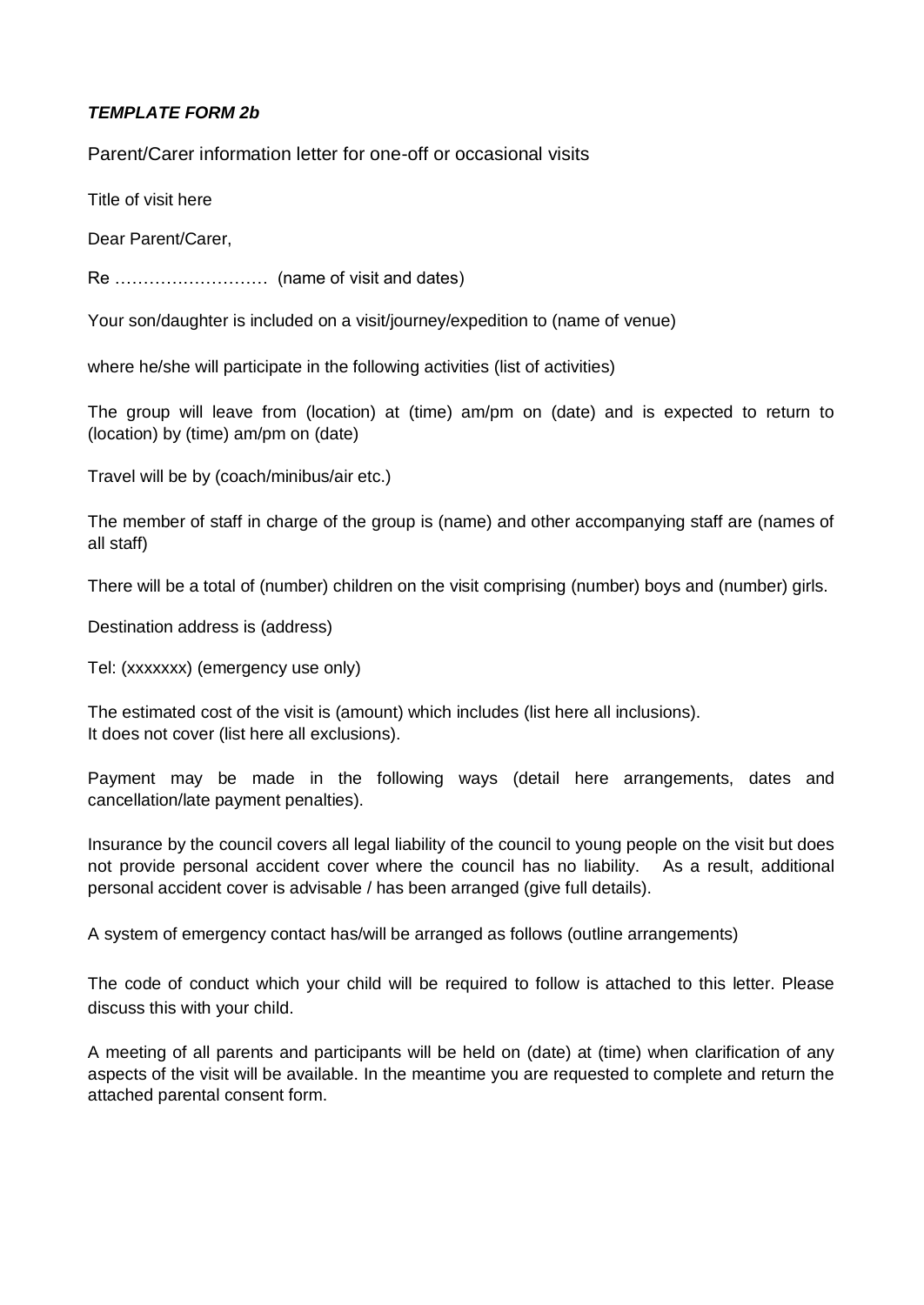# Risk management form

Type of visit:

| Significant hazards   Who might<br>and harm which $\vert$ be harmed?<br>may occur | <b>Safety measures:</b><br>Measures that are in place and/or will be taken to reduce the risk to a tolerable level |
|-----------------------------------------------------------------------------------|--------------------------------------------------------------------------------------------------------------------|
|                                                                                   |                                                                                                                    |
|                                                                                   |                                                                                                                    |
|                                                                                   |                                                                                                                    |
|                                                                                   |                                                                                                                    |
|                                                                                   |                                                                                                                    |
|                                                                                   |                                                                                                                    |

Additional notes:

| Review date |
|-------------|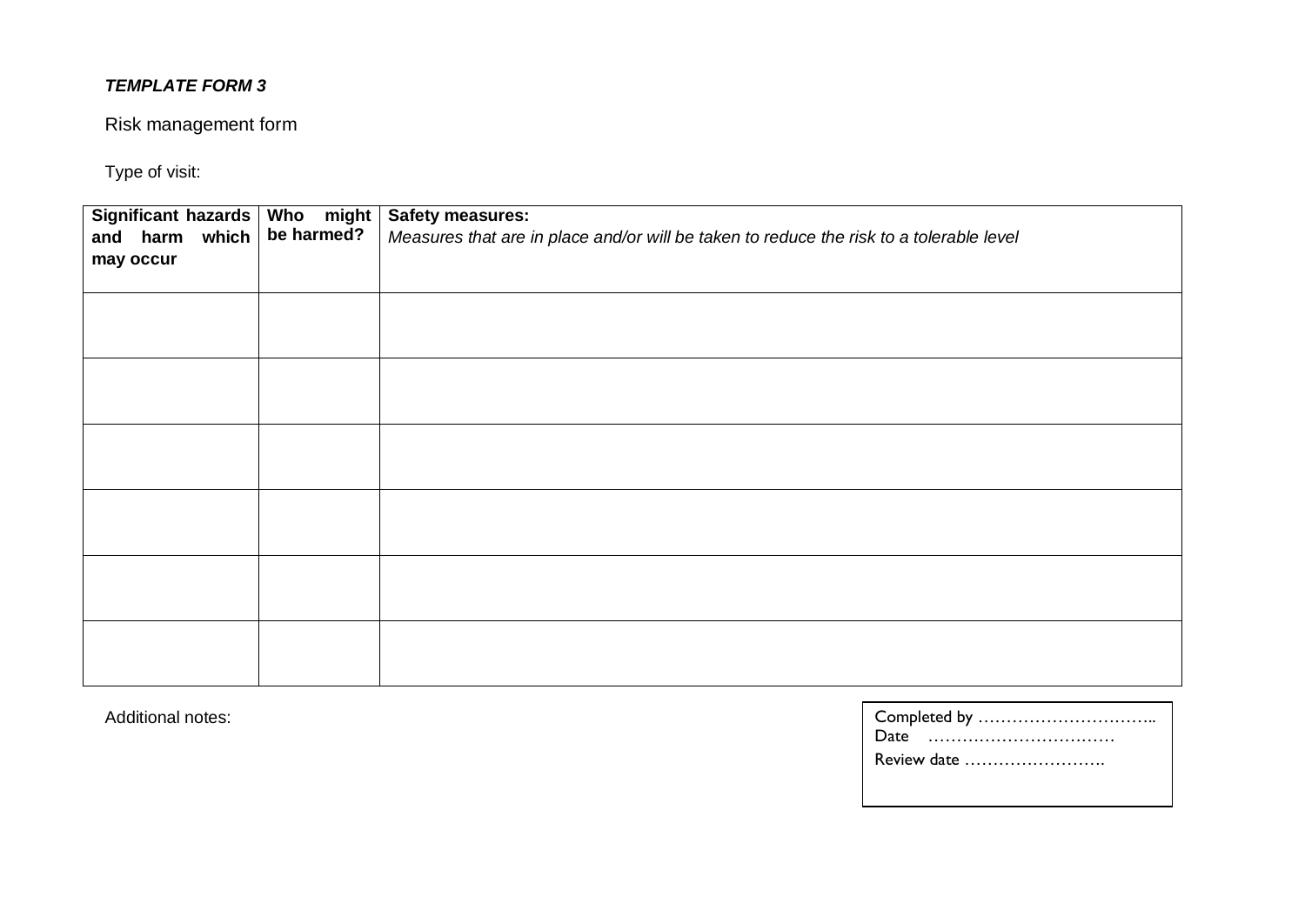#### **Visit planning checklist**

This checklist is intended for use as an aide-memoire for the main elements of visit organisation Schools/centres are encouraged to modify this list to suit their needs.

#### **Purpose of visit**

□ What are the aims of the visit?

### **Where and when do you intend to go?**

- Are venue, activities and time of year appropriate to aims and age/ability of group?
- Have you planned alternative activities (plan B) in case you need to abandon your planned programme for any reason?
- Does the visit involve the use of an independent provider?
- □ If yes, has this provider satisfactorily completed and returned the Independent Provider Questionnaire before you make any booking?
- Have you gained approval from your educational visit coordinator / head teacher / governors (and local authority, if required) prior to making any financial commitment?

### **Risk management**

- □ Have you carried out an exploratory visit?
- $\Box$  What are the main hazards (including for any plan B)?
- $\Box$  Are the main hazards covered by the school/centre risk management procedures for this type of activity/visit?
- If there are additional hazards and safety measures above and beyond the risk management procedures, have you recorded these?
- Have you made other leaders and young people aware of hazards and safety measures?

#### **Overseas visits**

□ Have you sought LA approval at least 28 days before the visit?

# **Does your visit involve:**

- Adventure activities?
- □ Visits to demanding environments?

If so, have you gained local authority approval at least 28 days before the visit?

# **Staffing**

- Are adequate staffing numbers available, taking into account any special needs?
- Have you checked the advice on typical young person: staff ratios in Annex 2 of the *All Wales guidance for Educational Visits*?
- $\Box$  Have other staff/helpers been briefed on their roles on the visit?
- □ If establishment staff are planning to lead activities which require LA approval, have they obtained LA leader approval?
- Are voluntary helpers being used? Are they appropriate? Are they insured, by being entered on the school/centre list of voluntary helpers? Are they aware of their responsibilities?
- $\Box$  Is a police check necessary for your helpers under the Child Protection Act?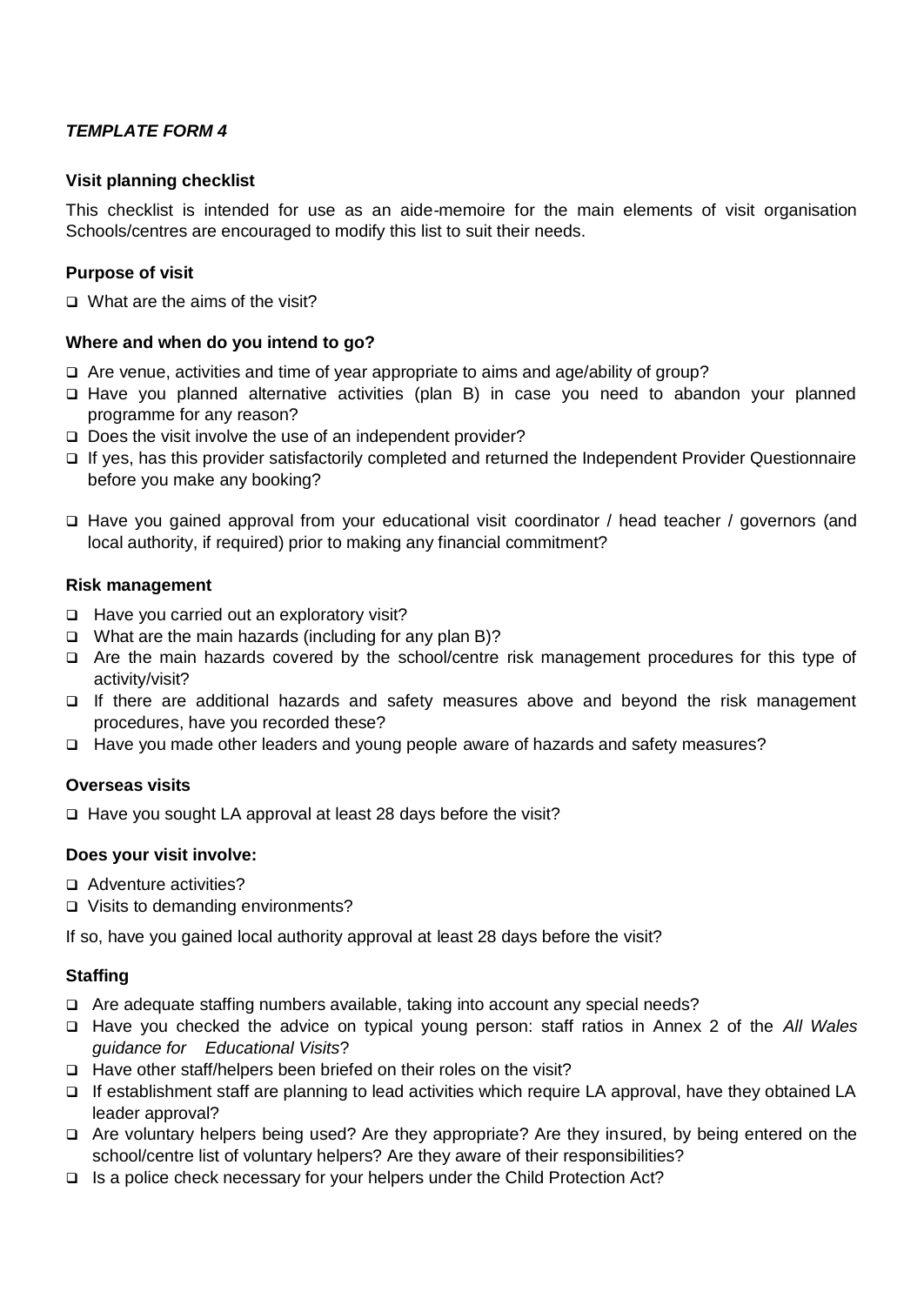### **Finance**

- □ Is a charge or voluntary contribution involved? If so, have you made sure that this conforms to the Education Reform Act charging regulations?
- □ Are you using a commercial operator or company? Is there financial security e.g. ABTA/ATOL?
- $\Box$  If relevant, does the visit conform to package travel regulations?

#### **Insurance**

- $\Box$  Is personal insurance cover for young people/staff provided?
- $\Box$  Have you checked any cover automatically provided, for example by a tour company?
- $\Box$  Are parents aware of the level of insurance provided?

#### **Parent/carer information and consent**

- □ Have you provided parents/carers with full information regarding the visit and all planned activities (including plan B activities) and levels of supervision?
- □ Have you met with parents/carers?
- $\Box$  Have they given appropriate written consent?
- Have you agreed a code of conduct for the visit with young people and parents/guardians?
- $\Box$  Are they aware of the consequences of any misbehaviour by their child?

### **Special needs**

- $\Box$  Have you taken account of any special needs of young people/staff?
- □ Have you made all staff (including independent providers) aware of these special needs if relevant?

#### **Programme**

- □ Does your programme include alternatives (plan B) in case the original programme needs to be abandoned for any reason?
- □ Have you planned 'down-time' arrangements?
- □ Have you arranged adequate supervision at all times? Duty rota for staff?

#### **Clothing and equipment**

- □ Are clothing and equipment appropriate to the activities and location?
- □ Have young people's essential clothing been checked?

#### **Medical arrangements**

- Do you have a record of relevant medical information of all the young people and staff?
- □ Have you made appropriate medical arrangements, including first aid?
- $\Box$  Are there any special potential health hazards associated with the site?
- $\Box$  Are all staff involved aware of the above?

# **Accommodation**

- □ Suitability? Pre-visit check?
- Fire precautions and certification? Fire drill?
- Young people security?
- □ Exclusive use or shared? Compatibility of other groups if present?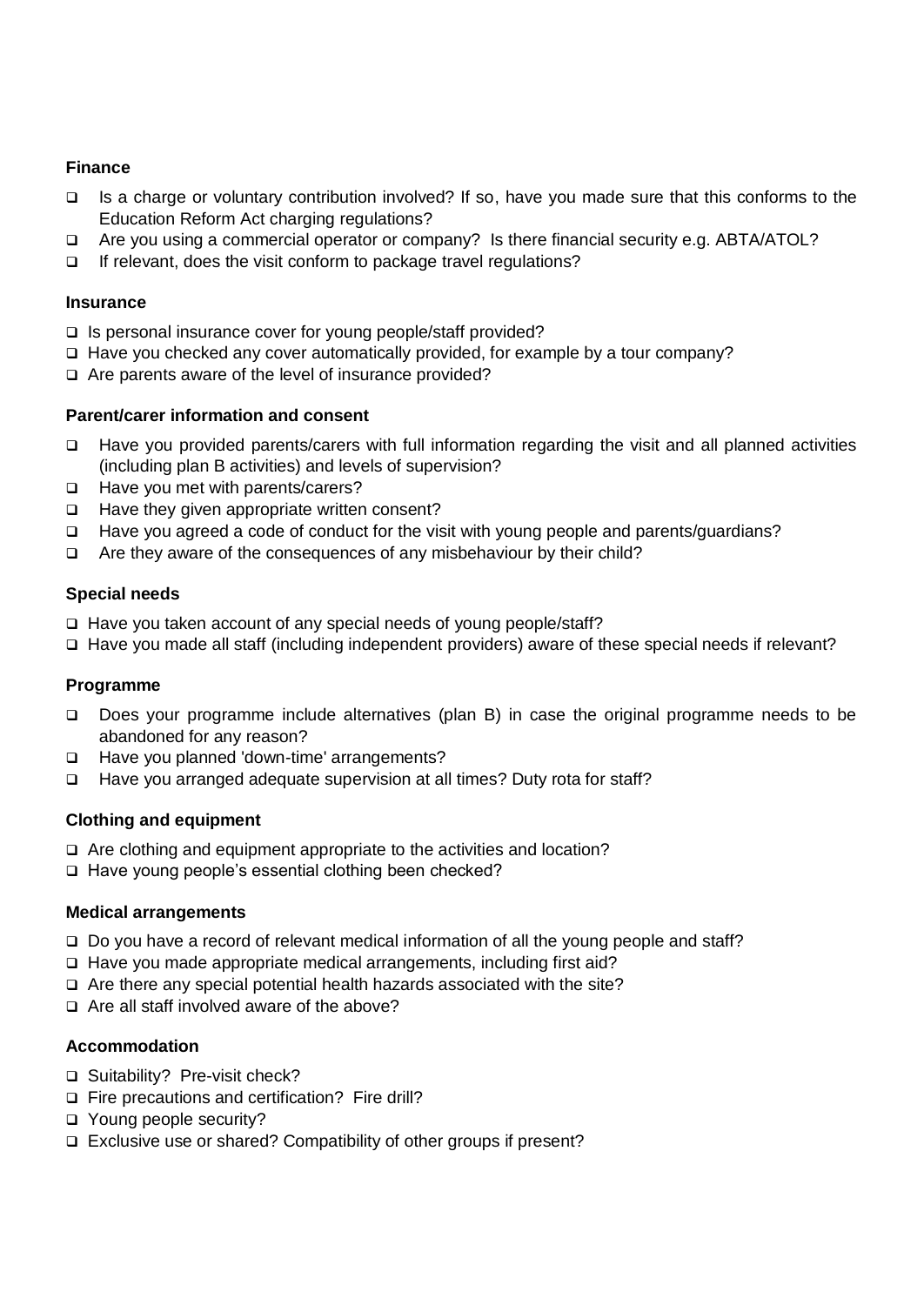# **Transport**

- □ Driver suitability?
- □ Drivers' hours?
- □ LA minibus regulations?
- □ Insurance?
- □ Adequate stops, eating and care arrangements en route?

# **Visits overseas**

- □ Passports?
- □ Visas?
- □ Health/medical arrangements in place? (European Health Insurance Cards)
- Minibus regulations (Tachographs) license requirements (PCV License)
- □ Exchange visits: child protection procedures?
- □ Cultural issues?

# **Emergency procedures, contacts and communication**

- $\Box$  Have you planned what to do in the event of an emergency during the visit?
- □ Have you established appropriate emergency contacts (24 hrs) with your base establishment and parents/carers?
- $\Box$  Do you know how to contact the LA emergency contact if you need to?
- □ Are you aware of establishment/LA emergency procedures?

# **Mobile phones**

 $\Box$  Have you agreed a mobile phone use policy with parents and young people?

# **Post-visit arrangements**

- $\Box$  Complete evaluation of the visit
- $\Box$  Review risk management procedures and update if necessary involve EVC.
- □ Outstanding invoices paid
- □ Borrowed equipment returned
- Displays
- □ Parents'/carers' evening
- □ Report to governors
- □ Thank you letters
- $\Box$  Article with photographs to the local media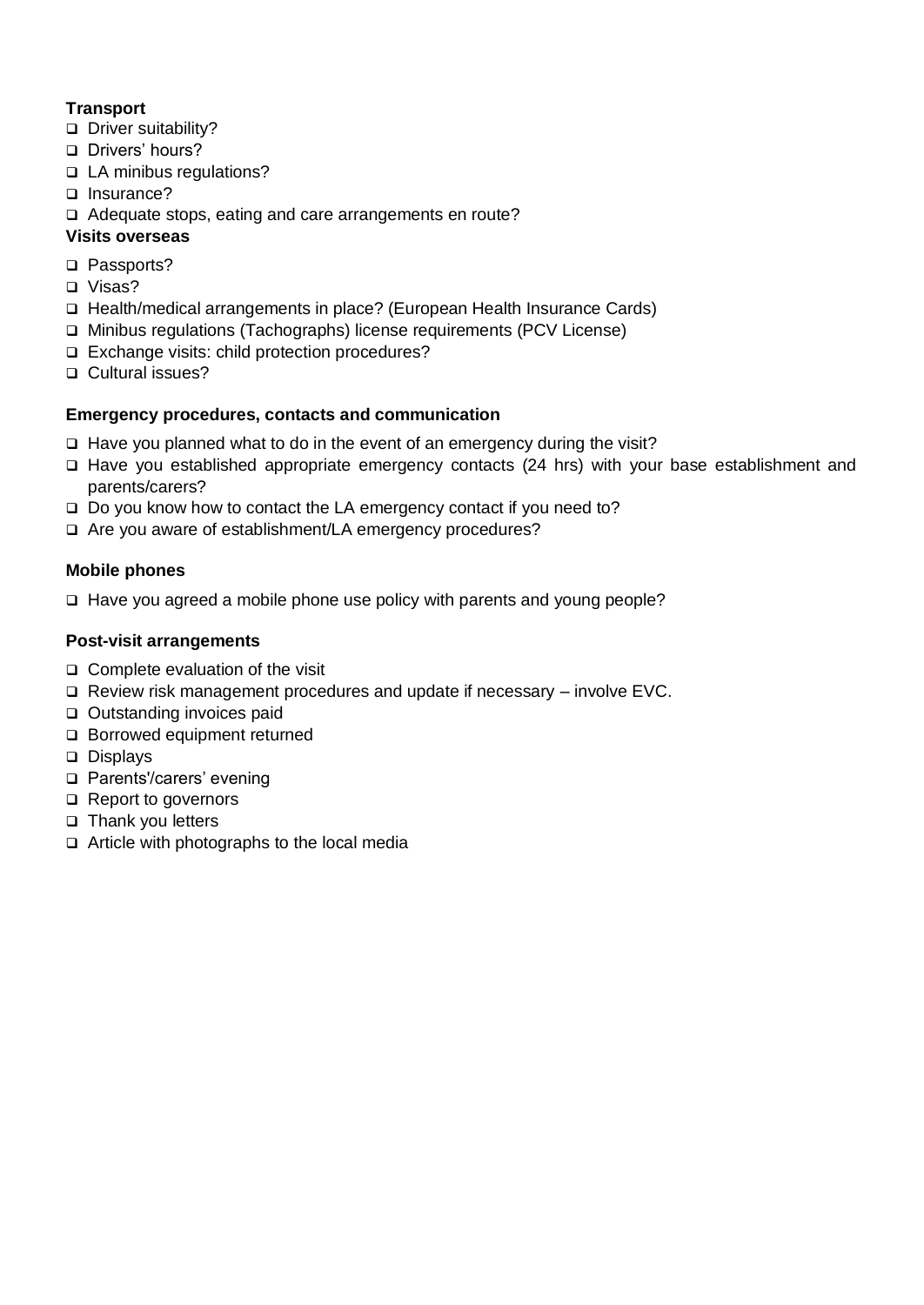#### **Independent provider questionnaire**

This questionnaire can be used by the visit leader as a basic check of a **provider** or **venue.** Visit leaders should ask the provider/venue to complete this form, or provide the same information in another format; for example, download from the provider/venue website, **before** making a booking.

#### **Notes for independent providers and venues:**

You may have your own documentation that covers the same information in a different format e.g. as a download from your website. This is acceptable as an alternative to this form.

If you do not supply this information in an alternative way then please complete all relevant sections of this form by answering **yes**, **no** or not applicable (**n/a**) after each question. If you wish to provide further information then please continue on separate sheet(s) and attach to this form. An electronic signature is acceptable on this form to allow you to email the completed form.

| <b>Name</b> | of                              |        | provider                                                                                               |      | venue: |
|-------------|---------------------------------|--------|--------------------------------------------------------------------------------------------------------|------|--------|
| Address:    |                                 |        |                                                                                                        |      |        |
|             |                                 |        |                                                                                                        |      |        |
| Website:    | Tel:___________________________ |        |                                                                                                        |      |        |
| Name        | of                              | person | completing                                                                                             | this | form:  |
| Signed:     |                                 |        |                                                                                                        |      |        |
| Position in | organisation:                   |        | <u> 1980 - Johann Stoff, fransk politik (d. 1980)</u>                                                  |      | Date:  |
|             |                                 |        | 1. Does the above Provider have any official recognition or accreditation? If yes, please give details |      |        |

here: \_\_\_\_\_\_\_\_\_\_\_\_\_\_\_\_\_\_\_\_\_\_\_\_\_\_\_\_\_\_\_\_\_\_\_\_\_\_\_\_\_\_\_\_\_\_\_\_\_\_\_\_\_\_\_\_\_\_\_\_\_\_\_\_\_\_\_\_\_\_\_\_\_\_\_\_\_\_\_\_\_\_\_

2. Do you have written risk assessments for all of the premises/services/activities that you provide? If **yes**, are these risk assessments available to view if required?

#### **Important note: please do not send copies of your risk assessments.**

Are there any actions arising from your risk assessment that the visit leader and their group need to be

\_\_\_\_\_\_\_\_\_\_\_\_\_\_\_\_\_\_\_\_\_\_\_\_\_\_\_\_\_\_\_\_\_\_\_\_\_\_\_\_\_\_\_\_\_\_\_\_\_\_\_\_\_\_\_\_\_\_\_\_\_\_\_\_\_\_\_\_\_\_\_\_\_\_\_\_\_\_\_\_\_\_\_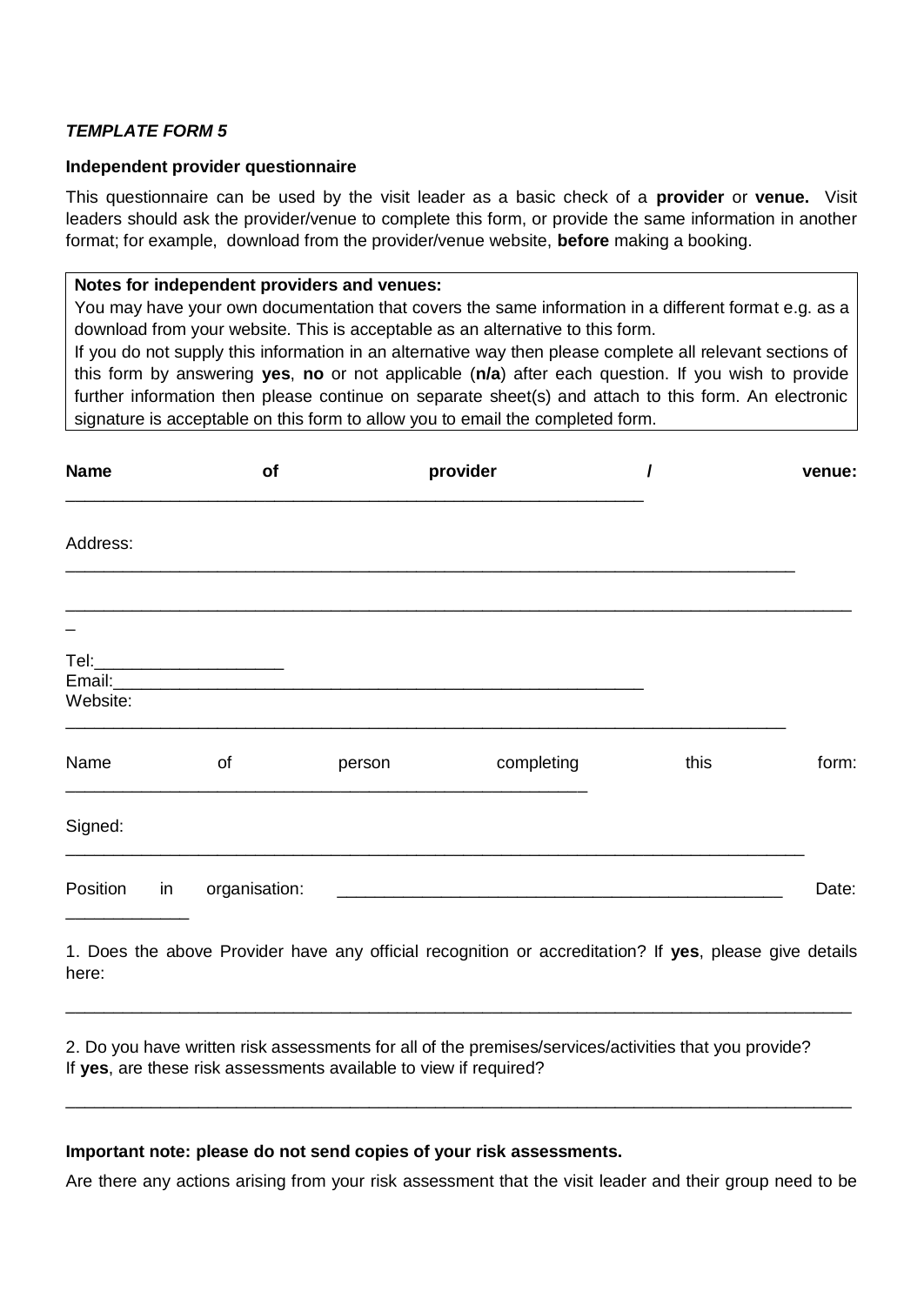3. Do all of your facilities comply with relevant statutory requirements? YES / NO

- 4. Do you provide first aid equipment at the venue/activities? YES / NO
	- Will a trained first-aider be present while the group is visiting? YES / NO
- 5. Can you provide, if required, contact details for similar groups who have recently used your services? YES / NO

\_\_\_\_\_\_\_\_\_\_\_\_\_\_\_\_\_\_\_\_\_\_\_\_\_\_\_\_\_\_\_\_\_\_\_\_\_\_\_\_\_\_\_\_\_\_\_\_\_\_\_\_\_\_\_\_\_\_\_\_\_\_\_\_\_\_\_\_\_\_\_\_\_\_\_\_\_\_\_\_\_\_\_

\_\_\_\_\_\_\_\_\_\_\_\_\_\_\_\_\_\_\_\_\_\_\_\_\_\_\_\_\_\_\_\_\_\_\_\_\_\_\_\_\_\_\_\_\_\_\_\_\_\_\_\_\_\_\_\_\_\_\_\_\_\_\_\_\_\_\_\_\_\_\_\_\_\_\_\_\_\_\_\_\_\_\_

- 6. Do you provide opportunities for preliminary visits? YES / NO
- 7. Do you provide activity equipment (e.g. personal protective equipment or play equipment)?
	- Do you have a written and recorded system of safety/maintenance checks for this equipment?
	- $\Box$  Where national standards exist, does the activity equipment conform to those standards?

8. Do you hold a public liability insurance policy which will be current at the date of the proposed visit and covering both directly provided and sub-contracted activity (where this occurs)? If **yes**, please state here the Limit of Indemnity:

- 9.
- Do you have written emergency procedures?

\_\_\_\_\_\_\_\_\_\_\_\_\_\_\_\_\_\_\_\_\_\_\_\_\_\_\_\_\_\_\_\_\_\_\_\_\_\_\_\_\_\_\_\_\_\_\_\_

- $\Box$  For activities that take place off site do you have written late-back procedures?
- □ Do you have accident/incident/near-miss reporting and action procedures?
- 10. Do you have a procedure for dealing with complaints? YES / NO
- 11. Residential establishments only
	- $\Box$  Will the group be required to share sleeping accommodation with others not from their group?
	- □ Are staff bedrooms adjacent to young person bedrooms?
	- $\Box$  Is sleeping accommodation secure from intruders?
	- □ Can the emergency services access the site easily if required?
	- □ Do you carry out a fire drill with the visiting group before their first night?
- 12. Provider-led activities only
	- $\Box$  Please indicate (by checking the relevant boxes) the group types that you/your designated supervisory staff have experience of working with:

| Primary schools                       | Secondar hools | uth Groups                      | cial schools |
|---------------------------------------|----------------|---------------------------------|--------------|
| Young people with challenging behavid |                | Sixth form and FE college stude |              |

- Do you provide regular opportunities for liaison between your staff and staff of the visiting group?
- $\Box$  Is there a clear definition of responsibilities between your staff and staff of the visiting group?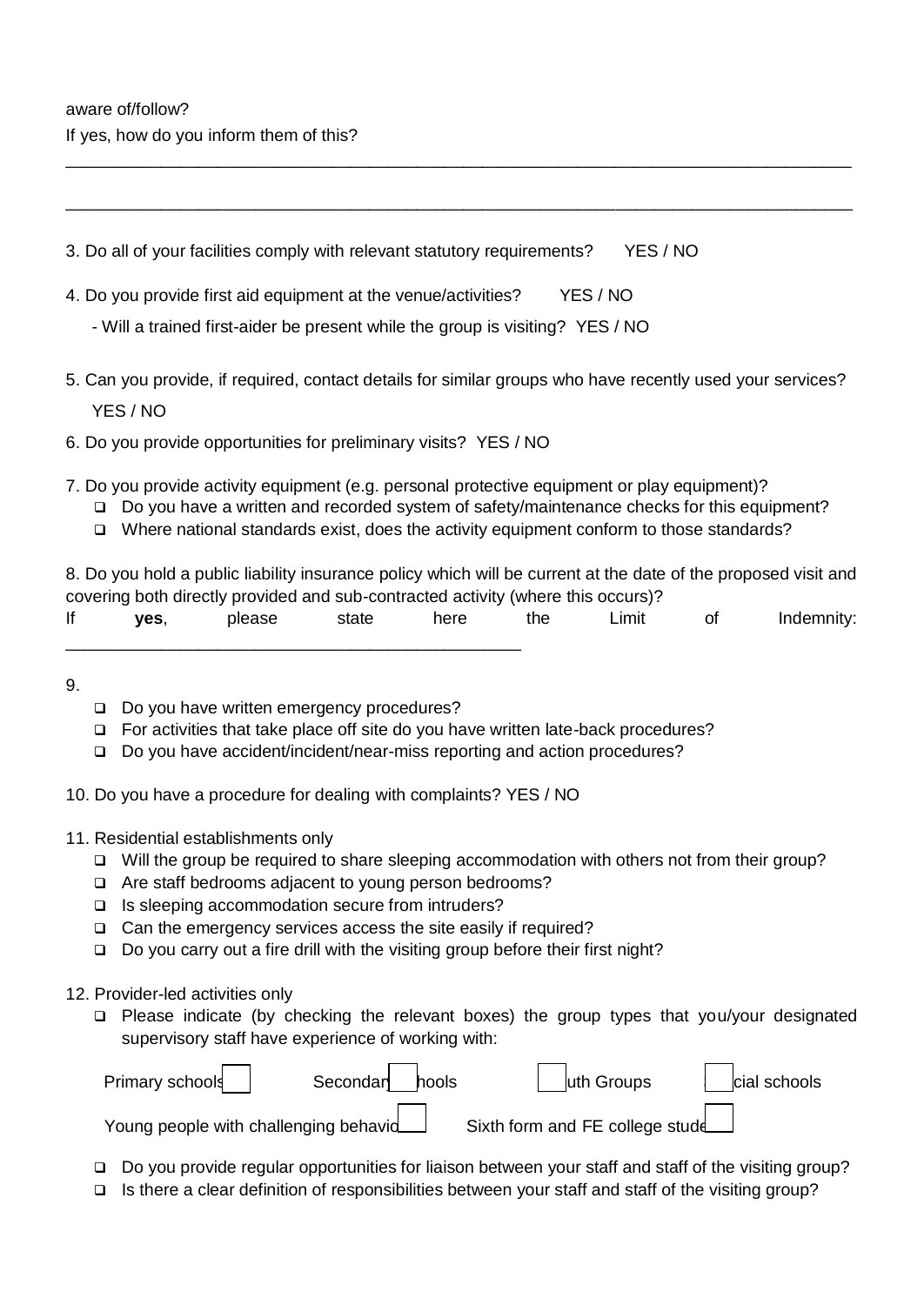- $\Box$  How do you inform the leader of the visiting group about aspects of the visit for which they will have responsibility?
- □ Have any Provider staff who may have significant contact with young people undergone an enhanced DBS check?
- 13. Adventure activity providers only:
	- □ Do you offer adventure activities that are licensable under the Adventure Activities Licensing Regulations (for details please refer to [www.aals.org\)](http://www.aals.org/)
	- If **yes**, please list on separate sheet and attach to this form
	- □ Do you provide any non-licensable adventure activities

If **yes**, please list on separate sheet and attach to this form

 Are records of activity leaders' experience and competence available for inspection on site if required?

14. Please supply any additional information that you think may be helpful to the visit leader or the local authority.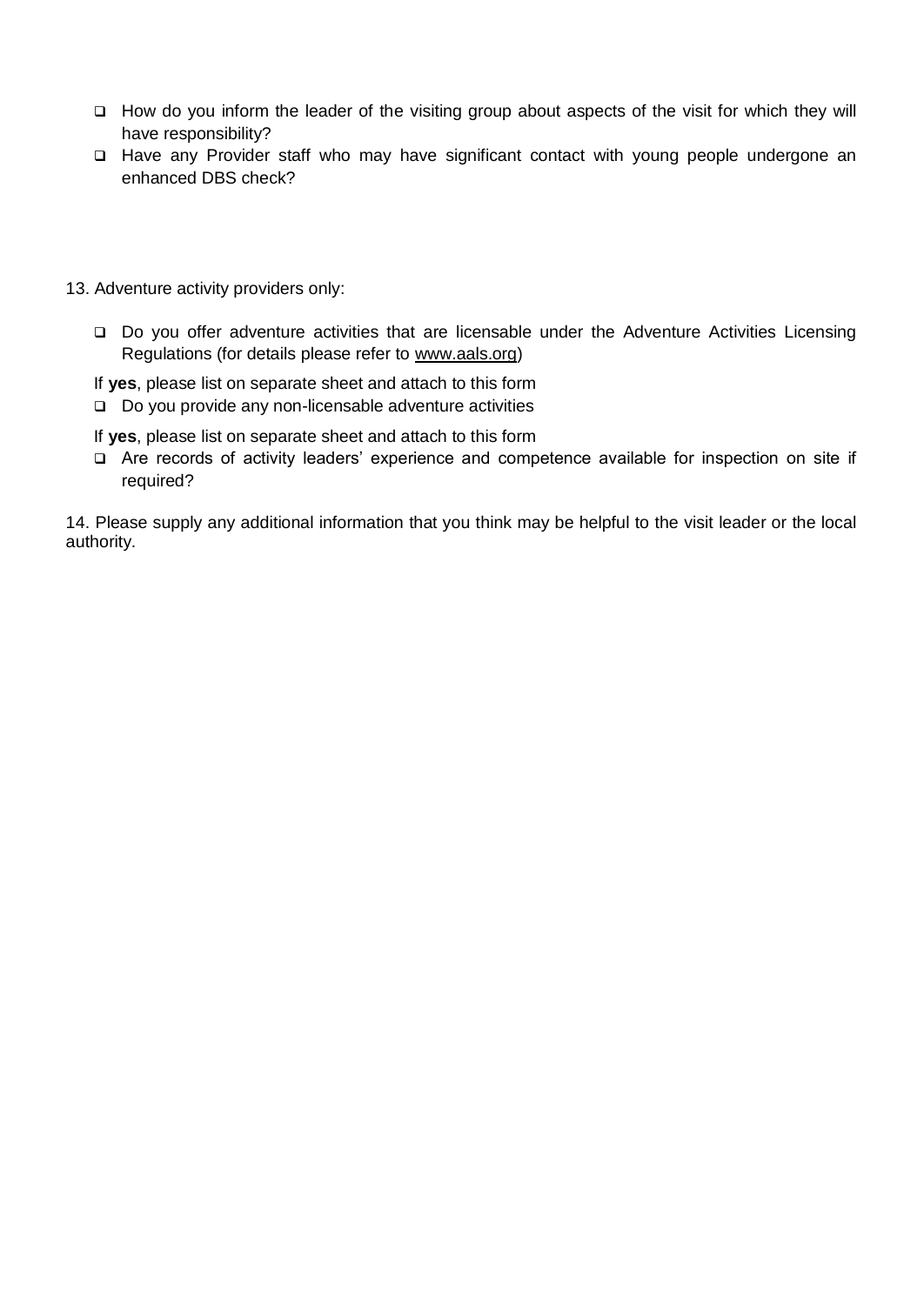# **Checklist for young people going on a visit**

| <b>QUESTION</b>                              | <b>ANSWER</b> |
|----------------------------------------------|---------------|
| What are the aims of the visit?              |               |
|                                              |               |
| Who is the visit leader?                     |               |
|                                              |               |
| Where am I going to visit?                   |               |
|                                              |               |
| What activities will I be taking             |               |
| part in?                                     |               |
|                                              |               |
| What do I need to do to keep                 |               |
| myself safe during the visit?                |               |
|                                              |               |
| What should I do if I get lost or            |               |
| get into difficulties during the             |               |
| visit?                                       |               |
| What is written in the code of               |               |
| conduct for the visit?                       |               |
|                                              |               |
| What will happen if I break the              |               |
| code of conduct?                             |               |
| What should I do to keep my                  |               |
| money and valuables safe?                    |               |
| <b>Residential visits only</b>               |               |
| What are the address(es) and                 |               |
| telephone number(s) of the                   |               |
| place(s) where I'll be staying?              |               |
| <b>Visits abroad only</b>                    |               |
| What local customs/rules of                  |               |
| behaviour do I need to be                    |               |
| particularly aware of?                       |               |
|                                              |               |
|                                              |               |
| Other information important for<br>the visit |               |
|                                              |               |
|                                              |               |
|                                              |               |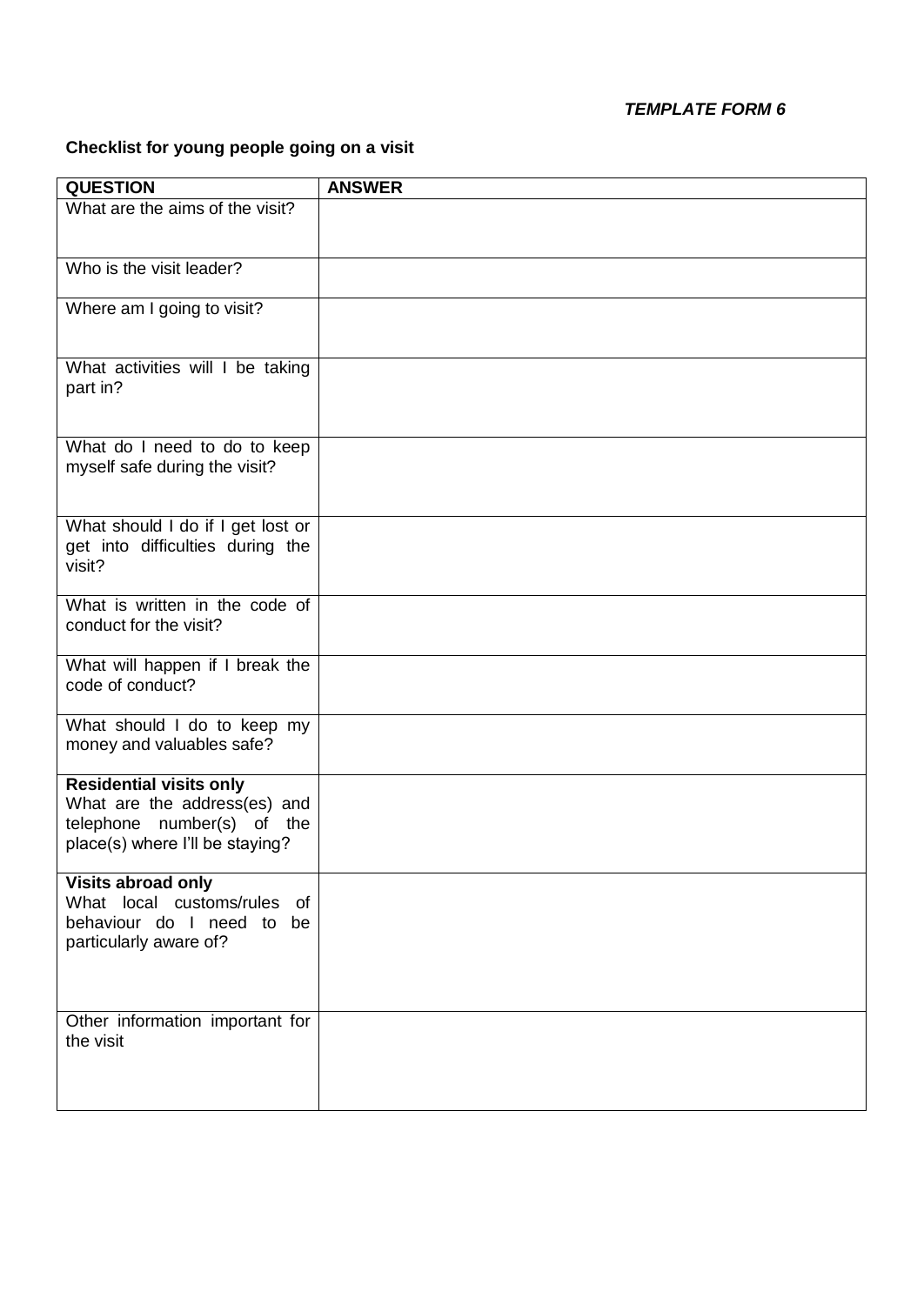# **Summary of information about young people and adults participating in a visit**

| <b>Surname</b> | Forename(s) | <b>Date</b><br>$\overline{\mathsf{of}}$<br>birth | <b>Address</b> | <b>Next of kin</b> | <b>Contact</b><br>number(s) | special<br>Relevant<br>needs/medical<br>information |
|----------------|-------------|--------------------------------------------------|----------------|--------------------|-----------------------------|-----------------------------------------------------|
|                |             |                                                  |                |                    |                             |                                                     |
|                |             |                                                  |                |                    |                             |                                                     |
|                |             |                                                  |                |                    |                             |                                                     |
|                |             |                                                  |                |                    |                             |                                                     |
|                |             |                                                  |                |                    |                             |                                                     |
|                |             |                                                  |                |                    |                             |                                                     |
|                |             |                                                  |                |                    |                             |                                                     |
|                |             |                                                  |                |                    |                             |                                                     |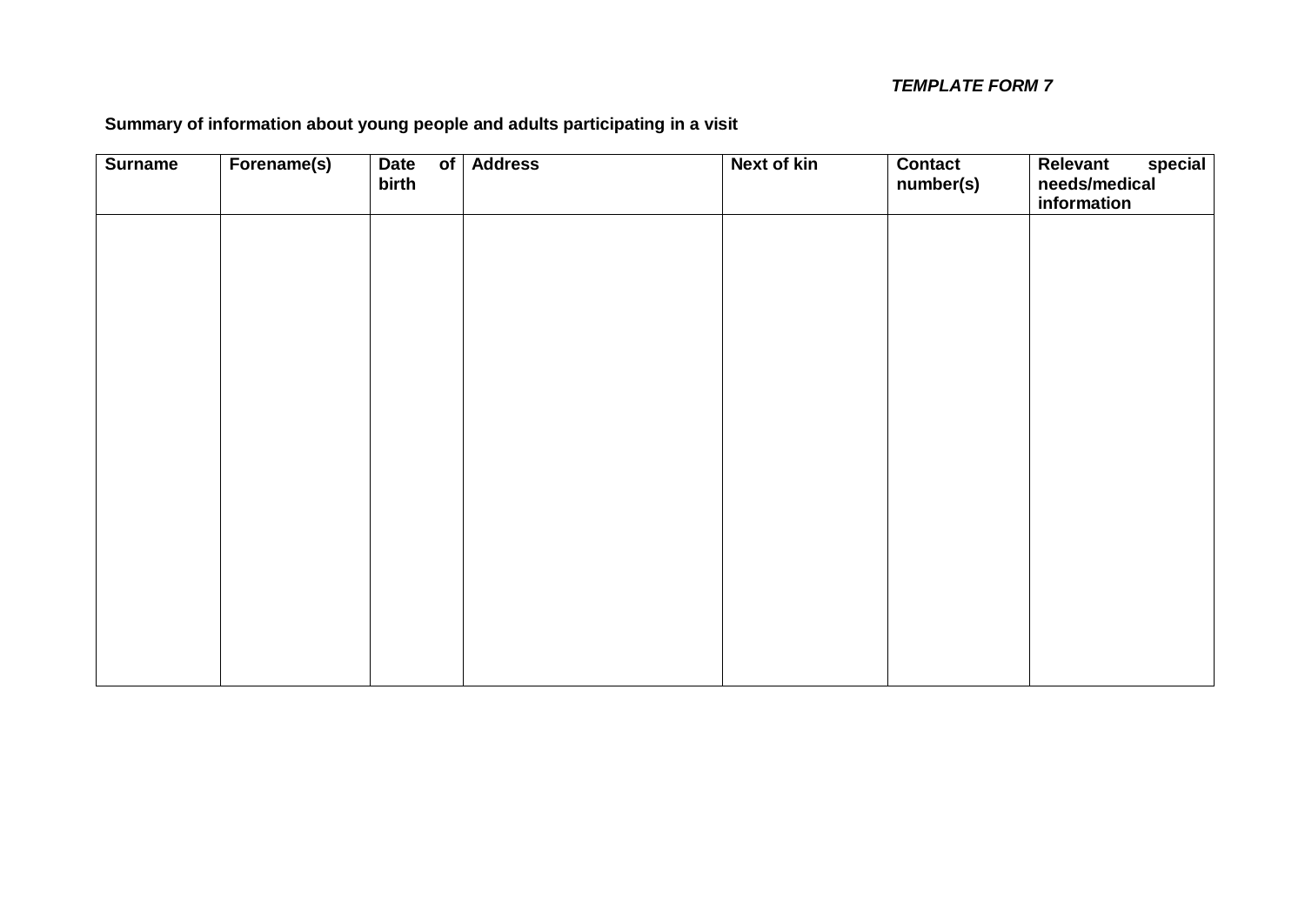| Exchange visits - host family contact details |                  |                         |  |  |  |  |
|-----------------------------------------------|------------------|-------------------------|--|--|--|--|
| Name of young person                          | Host family name | Address/contact details |  |  |  |  |
|                                               |                  |                         |  |  |  |  |
|                                               |                  |                         |  |  |  |  |
|                                               |                  |                         |  |  |  |  |
|                                               |                  |                         |  |  |  |  |
|                                               |                  |                         |  |  |  |  |
|                                               |                  |                         |  |  |  |  |
|                                               |                  |                         |  |  |  |  |
|                                               |                  |                         |  |  |  |  |
|                                               |                  |                         |  |  |  |  |
|                                               |                  |                         |  |  |  |  |
|                                               |                  |                         |  |  |  |  |
|                                               |                  |                         |  |  |  |  |
|                                               |                  |                         |  |  |  |  |
|                                               |                  |                         |  |  |  |  |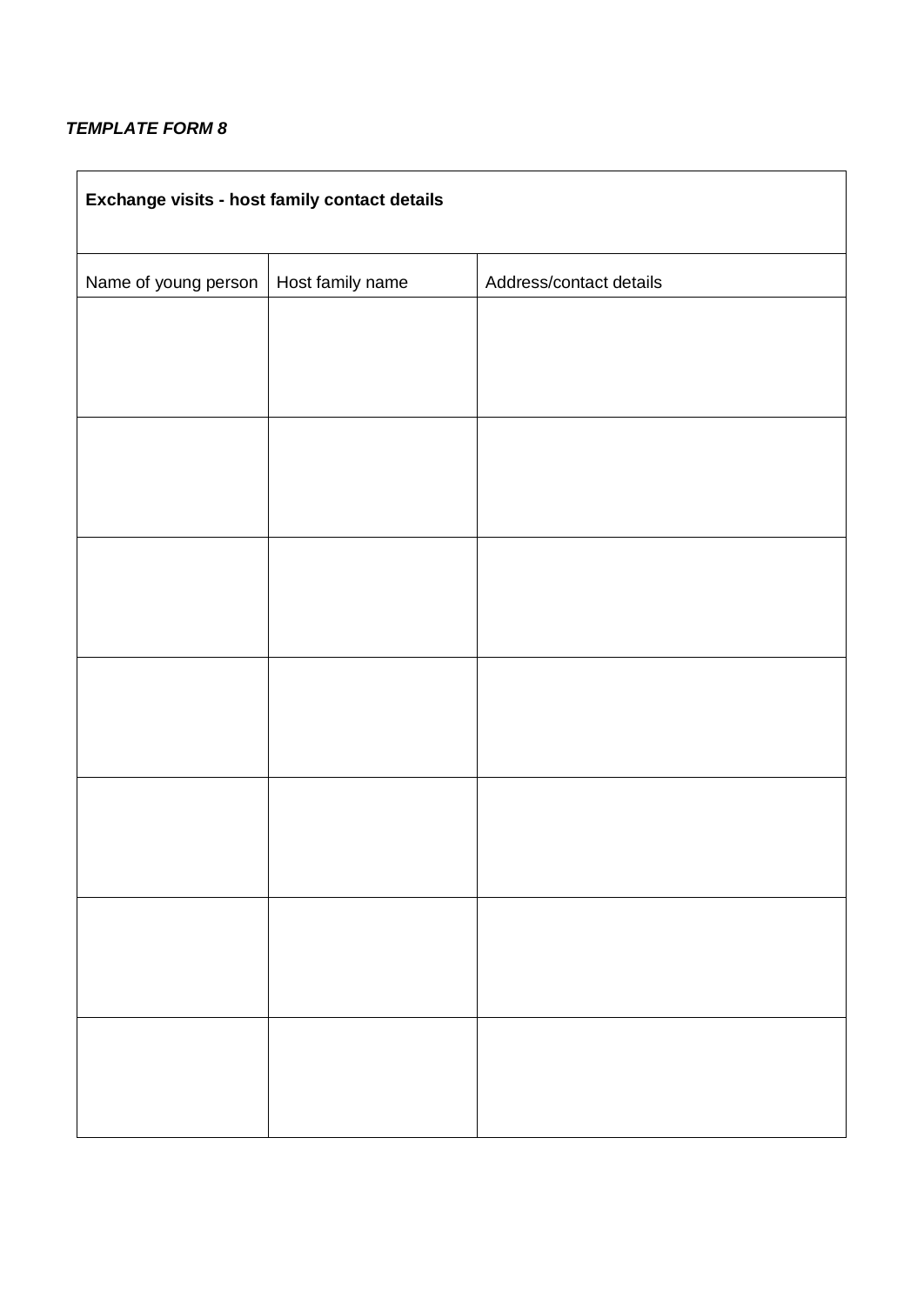# **Visit leader emergency action (copy to be carried by visit leader(s))**

**Do not speak to the media.** Direct all enquiries to the local authority corporate public relations team by emailing [public.relations@newport.gov.uk](mailto:public.relations@newport.gov.uk) or ringing the City Contact Centre on 01633 656656 during normal office hours or 01633 656667 out of hours or in any emergency situation.

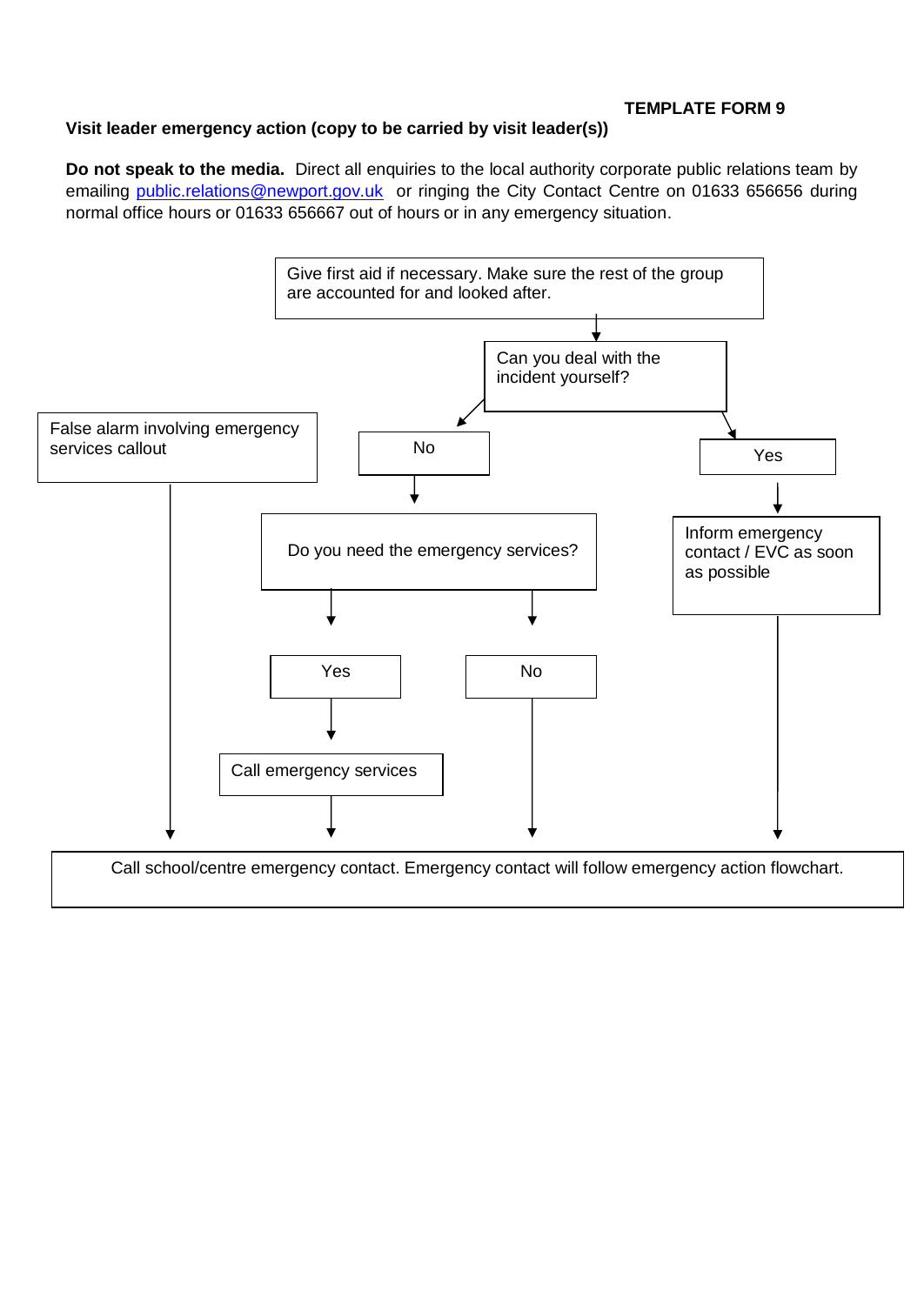### **Base (emergency) contact: action on receiving an emergency call**

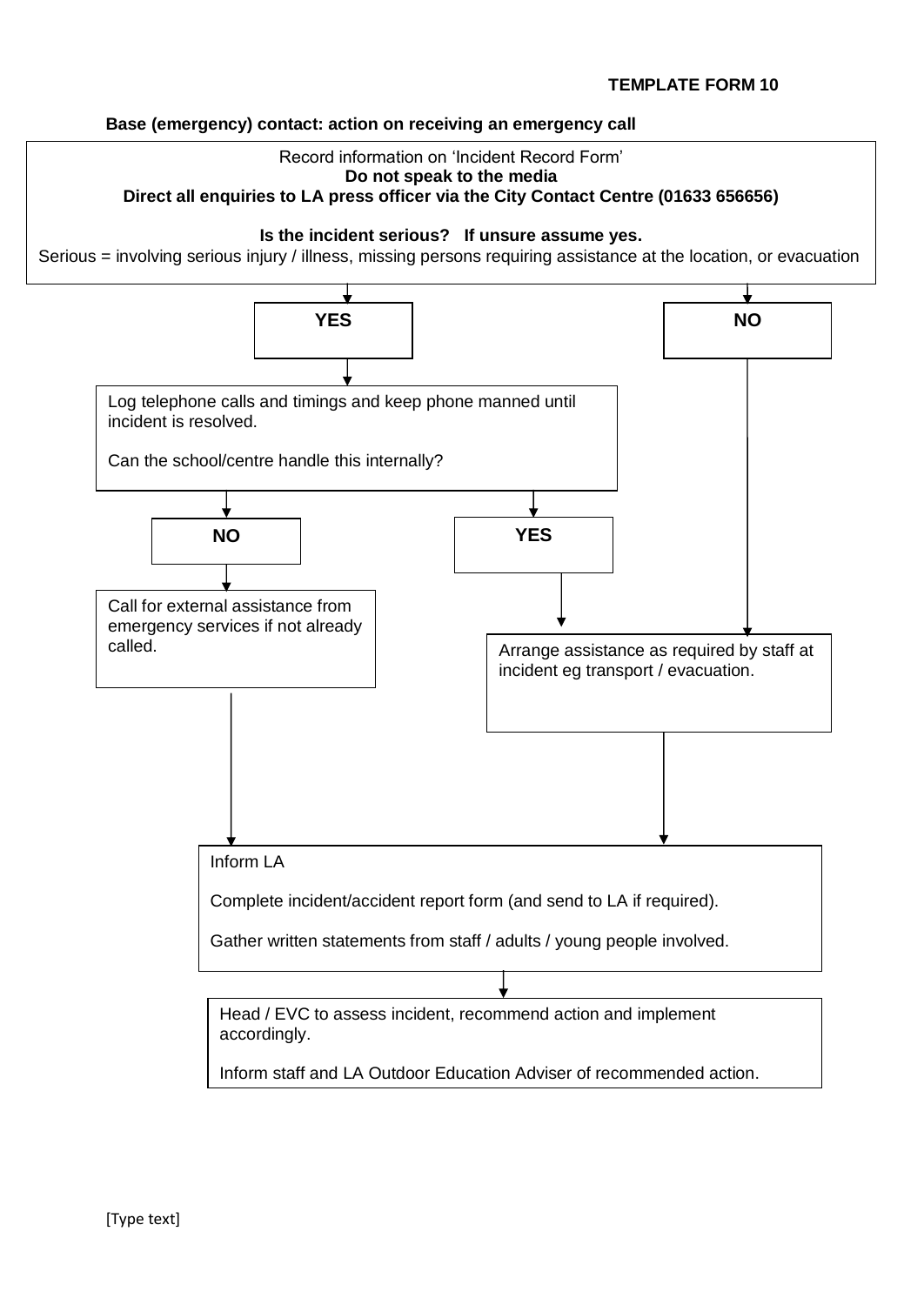#### **Incident record form**

N.B. This form should be completed by an emergency contact handling an emergency call. The educational visits coordinator (EVC) should ensure that local authority incident reporting procedures are followed as soon as possible after the incident.

\_\_\_\_\_\_\_\_\_\_\_\_\_\_\_\_\_\_\_\_\_\_\_\_\_\_\_\_\_\_\_\_\_\_\_\_\_\_\_\_\_\_\_\_\_\_\_\_\_\_\_\_\_\_\_\_\_\_\_\_\_\_\_\_\_\_\_\_\_\_\_\_\_\_\_\_\_\_

### **ABOUT THE INCIDENT**

Name(s) of any individual(s) affected by the incident

| Time and date of incident                                                                                                                                         |           |  |        |  |                   |  |              |  |            |             |
|-------------------------------------------------------------------------------------------------------------------------------------------------------------------|-----------|--|--------|--|-------------------|--|--------------|--|------------|-------------|
|                                                                                                                                                                   |           |  |        |  |                   |  |              |  |            |             |
| Activity                                                                                                                                                          |           |  | taking |  |                   |  | place        |  |            | (if         |
| Name(s) of                                                                                                                                                        |           |  |        |  | staff leading the |  | activity (if |  |            | applicable) |
|                                                                                                                                                                   |           |  |        |  |                   |  |              |  |            |             |
| Name(s)                                                                                                                                                           | of<br>key |  |        |  |                   |  | witness(es)  |  |            |             |
| Description of incident and action taken (continue on separate sheets if necessary)                                                                               |           |  |        |  |                   |  |              |  |            |             |
|                                                                                                                                                                   |           |  |        |  |                   |  |              |  |            |             |
| <b>ACTION TAKEN TO AVOID A REPEAT INCIDENT</b> (To be completed by Head or EVC following a<br>review of the incident – continue on separate sheets if necessary). |           |  |        |  |                   |  |              |  |            |             |
|                                                                                                                                                                   |           |  |        |  |                   |  |              |  |            | Date        |
| Reviewed by LA officer                                                                                                                                            |           |  |        |  |                   |  |              |  | (Position) | Date        |
|                                                                                                                                                                   |           |  |        |  |                   |  |              |  |            |             |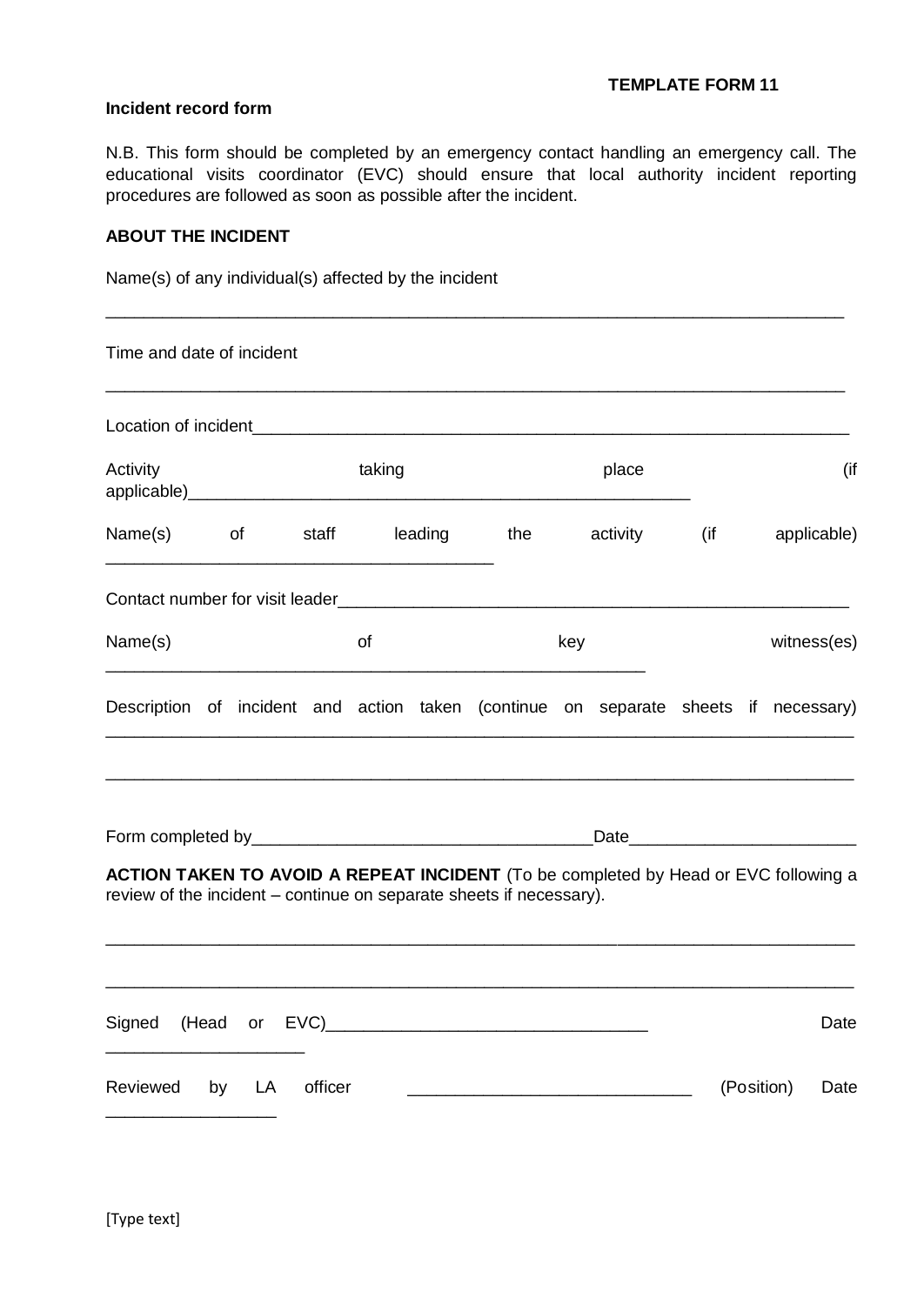# **Example standard risk management procedures**

This section sets out the standard risk management procedures that are followed by staff of this school/establishment when leading off site visits **To be adapted as appropriate. Do not just cut and paste.**

**Risk management form: All off site visits** 

# **2011**

| 4 J J J<br>Significant hazards and harm which | Who might<br>be | <b>Safety measures:</b>                                                     |
|-----------------------------------------------|-----------------|-----------------------------------------------------------------------------|
| may occur                                     | harmed?         | Measures that are in place and/or will be taken to reduce the risk to a     |
|                                               |                 | tolerable level                                                             |
|                                               | <b>Pupils</b>   | Brief children of conduct expected of them when walking/crossing roads      |
| Crossing roads/walking along pavements        |                 | Ensure staff are placed at front, middle and rear of children.              |
|                                               |                 | Pupils to walk in pairs or single file.                                     |
|                                               |                 | Members of staff to choose safe place to cross roads (if not using          |
|                                               |                 | recognized pedestrian crossing)                                             |
|                                               |                 | 2 members of staff to stand in road with children walking between.          |
| Weather conditions                            | Pupils/staff    | Check weather forecast prior to visit                                       |
|                                               |                 | Brief pupils/parents of possible weather conditions prior to visit          |
|                                               |                 | Ensure appropriate clothing/footwear is worn or taken bearing in mind       |
|                                               |                 | Summer and Winter conditions                                                |
|                                               |                 | Check with parents that it is OK to put sun cream on children               |
|                                               |                 | Take spare clothes for children not suitably prepared                       |
|                                               |                 | Ensure emergency shelter is taken if in demanding environment               |
| Scientific<br>demonstrations<br>science<br>at | <b>Pupils</b>   | School/establishment staff to ensure that pupils follow instructions of     |
| venues                                        |                 | qualified staff at venue and to adhere to rules regarding proximity         |
| Trips, slips and falls                        | Pupils/staff    | Ensure appropriate footwear is worn and shoelaces tied                      |
|                                               |                 | Brief pupils/staff of possible areas where trips, slips and falls may occur |
|                                               |                 | Ensure First Aid kit is carried by visit leader                             |
|                                               |                 | Ensure any medical conditions of pupils are disclosed prior to visit        |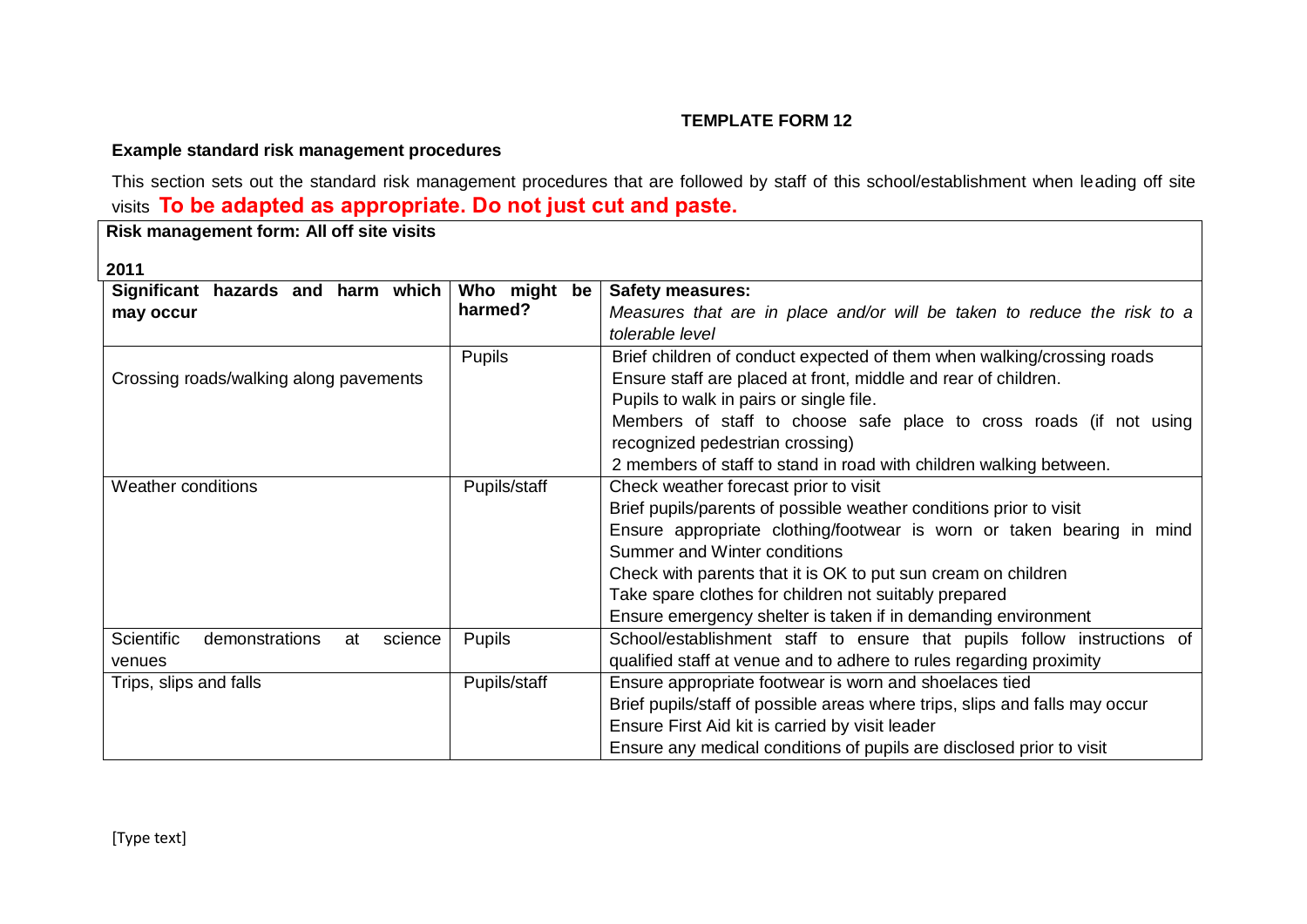| Transport to and from venues               | Pupils/staff     | Ensure recognised LA bus company is used hold on chaps and chappesse.          |
|--------------------------------------------|------------------|--------------------------------------------------------------------------------|
|                                            |                  | Change to reputable coach company                                              |
|                                            |                  | Ensure seat belts are worn at all times and are checked by visit leader        |
| Stranger danger                            | <b>Pupils</b>    | Ensure children are made aware not to walk off with an unknown adult           |
|                                            |                  | unless given specific instruction by visit leader.                             |
|                                            |                  | Regular head counts                                                            |
|                                            |                  | Supervised at all times, including appropriate supervision when toileting      |
|                                            | Staff and pupils | Check tide times before embarking on trip                                      |
| Beach/coastal visits - washed into sea     |                  | Check weather forecast for day of visit                                        |
| caught by rising tide                      |                  | Brief pupils and staff not to go near waters edge                              |
| Accident/emergency                         | Staff pupils     | Follow emergency procedure guidelines carried by visit leader                  |
|                                            |                  | Ensure suitable staff helper (in addition to visit leader) understands         |
|                                            |                  | emergency procedure                                                            |
|                                            |                  | Brief children of what to do in an emergency and how to summon help            |
| Getting lost/separated from group (outdoor | Staff            | Regular headcounts                                                             |
| venues)                                    |                  | Ensure pupils are to stay in small groups                                      |
|                                            |                  | Ensure staff accompany pupils at all times                                     |
|                                            |                  | Brief pupils to stay put if lost or separated and to shout for attention       |
|                                            |                  | Ensure all pupils know name of visit leader, staff and school/establishment    |
|                                            |                  | name                                                                           |
| Getting lost/separated from group (indoor  | <b>Staff</b>     | Regular headcounts                                                             |
| venues)                                    |                  | Ensure pupils are to stay in small groups                                      |
|                                            |                  | Ensure staff accompany pupils at all times                                     |
|                                            |                  | Brief pupils to stay at venue if lost or separated never to leave the premises |
|                                            |                  | Brief children to make their way to reception                                  |
|                                            |                  | Ensure all pupils know name of visit leader, staff and school/establishment    |
|                                            |                  | name                                                                           |
|                                            |                  |                                                                                |
|                                            |                  |                                                                                |
|                                            |                  |                                                                                |
|                                            |                  |                                                                                |
|                                            |                  |                                                                                |
|                                            |                  |                                                                                |
|                                            |                  |                                                                                |

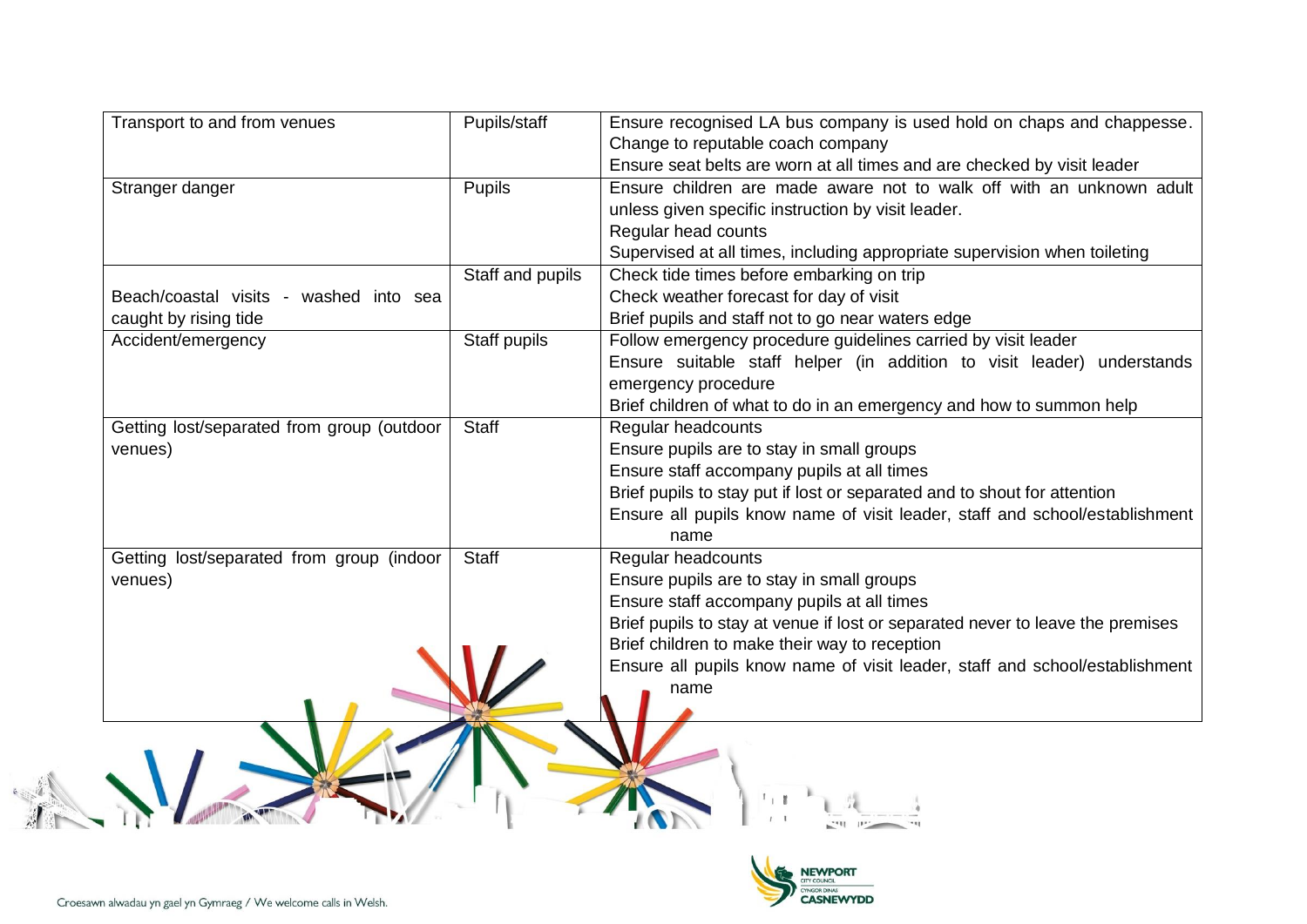| <b>Medical Conditions</b>             | Pupils           | Ensure medical conditions are disclosed prior to visit                          |
|---------------------------------------|------------------|---------------------------------------------------------------------------------|
|                                       |                  | Ensure consent is given for staff member to administer medicine if required     |
|                                       |                  | Ensure medicines, epi pens, inhalers, etc are carried by visit leader           |
|                                       |                  | Ensure at least one staff member/adult volunteer knows how to administer        |
|                                       |                  | medicine if required.                                                           |
| Walking up/down Vardre/Orme           | pupils           | Brief pupils and helpers of proposed route                                      |
|                                       |                  | Brief pupils of appropriate behaviour                                           |
|                                       |                  | Ensure member of staff at front, middle and rear of pupils                      |
|                                       |                  | Ensure correct clothing and footwear is used                                    |
|                                       | Pupils and staff | Brief pupils to stay out of way of machinery/vehicles and to follow supervision |
| <b>Farm Visits</b>                    |                  | by farm staff                                                                   |
| Machinery, vehicles, risk of allergy, |                  | Ensure parents have informed staff prior to visit of possible allergies         |
| contamination, bites, kicks, etc      |                  | Ensure medicines are carried by visit leader (if required)                      |
|                                       |                  | Brief children not to touch animals unless safe to do so                        |
|                                       |                  | Ensure pupils/staff are made aware of farm rules, reinforced by farm staff      |
|                                       |                  | Ensure all eating is done in hygienic locations                                 |
|                                       |                  | Ensure children wash hands before eating                                        |
|                                       |                  | Make sure First Aid kit is carried                                              |
| <b>Castle visits</b>                  | Pupils and staff | Visit leader knows venue and specific areas of risk in the castle (following    |
| High walls - falls                    |                  | recce)                                                                          |
| Steep, dark stairs - falls            |                  | Brief other staff                                                               |
|                                       |                  | Supervise pupils appropriately                                                  |

Additional notes: Standard risk management procedures are reviewed and updated annually. Old versions are kept on file.